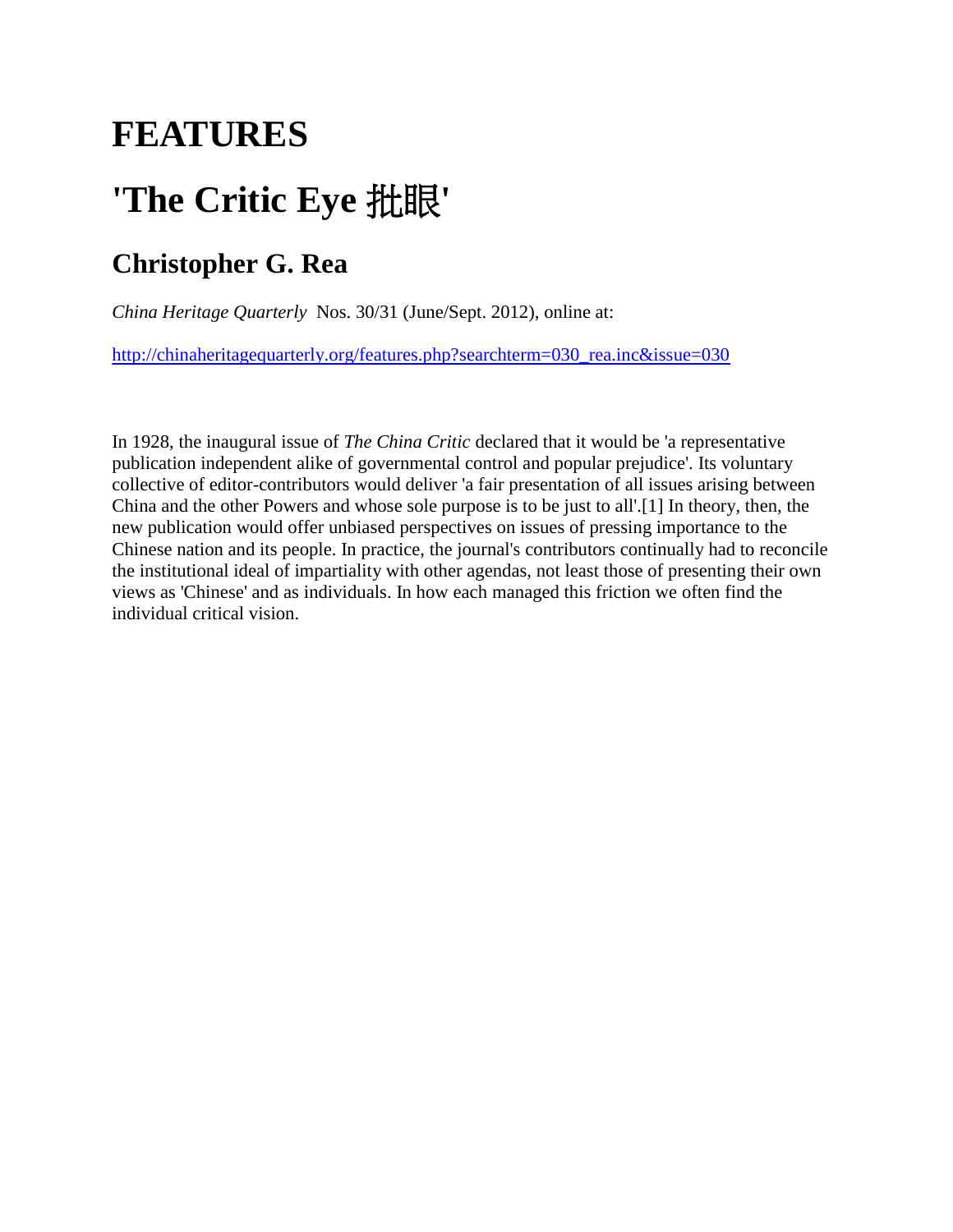

Fig.1 Qian Zhongshu 錢鍾書 (Ch'ien Chung-shu) as a young man (Source: WikiCommons)

Seeing things—and allowing them to be seen—clearly and from a particular viewpoint is a commonplace critical imperative. This essay explores the metaphor of vision in the early theory, practice, and poetics of criticism of one of the most perceptive literary critics who first began publishing during the age of *The China Critic*: Qian Zhongshu (錢鍾書, 1910-1998).

*The China Critic* and its peers in China's English-language press had a significant influence on Qian, one of the most formidable polyglots to come of age in the Republican era (1912-1949). His contributions to English-language periodicals in that era, provide us with a unique perspective on the critical mandate of those institutions. Qian was over a ten years younger than most editors at *The China Critic*. The age difference can be detected both in the course of his career and in his critical values, not least in his contempt for modernist assumptions about progress and evolution that many of his elder peers held so dear.

Born on the eve of the Xinhai Revolution, Qian distinguished himself as a writer and literary critic despite having his writing career interrupted by several major political and military upheavals. By the time he had finished his formal education, China was at war with Japan. Looking back on his Oxford years (1935-1937), Qian remarked that he valued his B.Litt. thesis 'chiefly as a reminder of those years of peace… when the undertaking of such work was still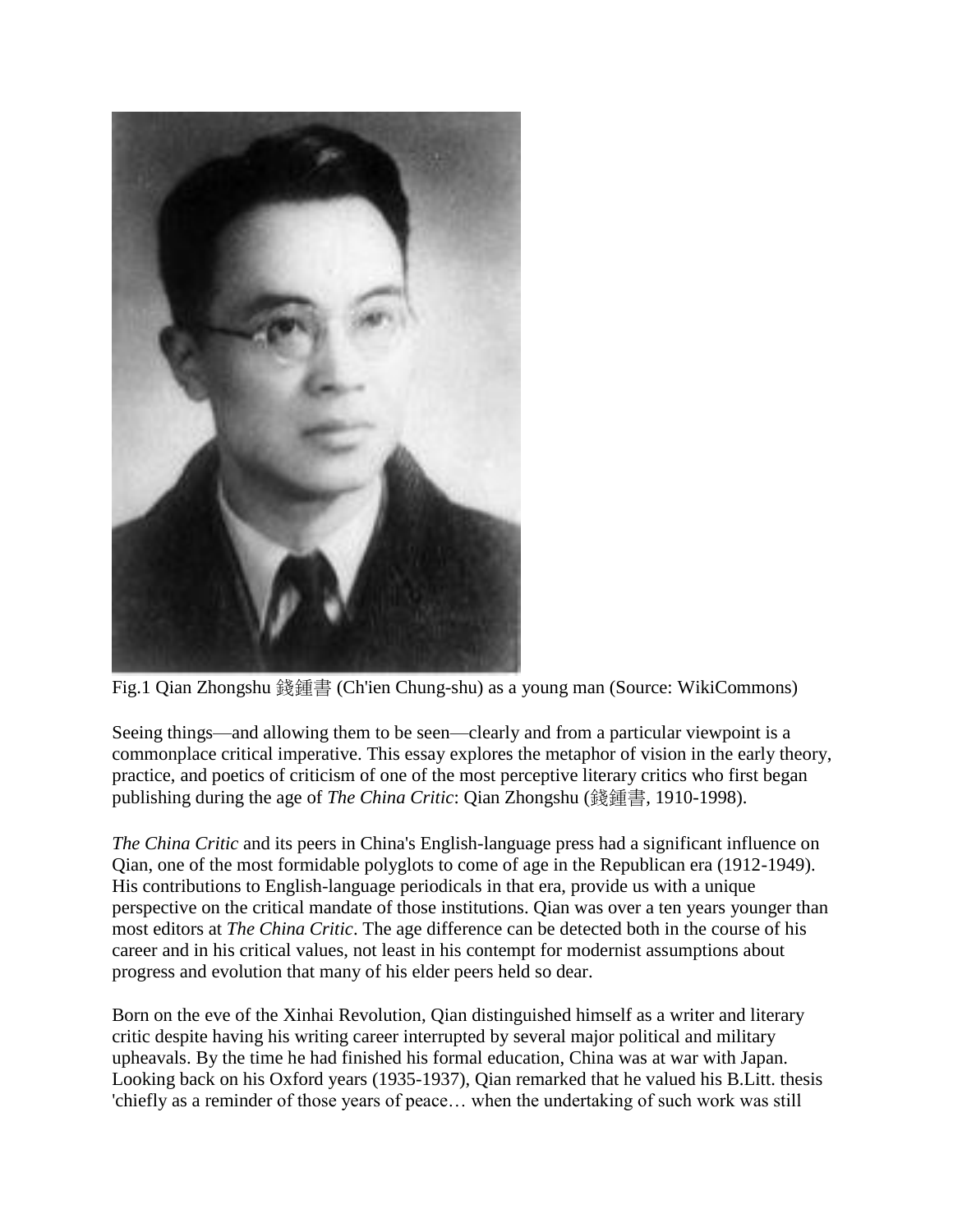possible.'[2] He nevertheless remained productive throughout the Sino-Japanese War, during which he wrote his first major works of fiction and criticism. These were published amidst a disruptive period of Civil War and hyperinflation in the late 1940s. He reached middle age just as the policies of the early People's Republic were eroding artistic, scholarly and critical autonomy. His response to the negation of cultural traditions during the Cultural Revolution (1966-1976) was to begin his most ambitious re-appraisal of China's literary heritage: a landmark work of literary criticism that pointedly written in a literary language that most of the young revolutionaries destroying 'the Four Olds' could not read.

The Republican period saw the beginning of major new cultural trends, but also the severe and repeated disruption of the same. (Qian once quipped that China's new literature was 'fecund in abortions'.[3]) Compared to writers who launched their careers in the 1910s or 1920s, however, Qian's own career as a creative writer particularly evanescent due to the 1949 Communist Revolution. The one essay collection, one short story collection, and one novel that appeared in the 1940s, combined with Qian's prodigious corpus of literary criticism, make one wonder about what he might have done had he been able to work in more favourable circumstances.

Qian's English writings, partially anthologized only recently, provide a new perspective on this complex writer. His literary biographers have appraised his early writing career based primarily on Chinese-language sources. These English writings both confirm and complicate their conclusions. Qian's English-language career, though brief, offers new insights about his development as a thinker and a stylist. It reveals one-time critical escapades as well as early articulations of major ideas. Yet these writings are not important to understanding the individual writer; they also reveal the roles of institutions and social networks in the intellectual field of pre-Mao China. Put another way, we can understand them not only biographically but also *institutionally*, as part of the history of the journals in which they were first published (including *The China Critic* and its peers) and *generationally*, as they indicate the difference a decade could make in the tenor of modern Chinese criticism.

Institutional and generational perspectives give the lie to the notion that Qian's critical expression was solely a product of his individual sensibility. Qian's contributions to *The China Critic* and *T'ien Hsia* in particular suggest that *The China Critic* did more than provide a platform for an ambitious young man to show off his talents; the journal also made a mark on Qian's literary and critical style by giving him opportunity to write according to the formal constraints of its columns and features. The sociology of the journal, which included among its contributors a number of cultural luminaries, also helped shape Qian's literary voice. We see these influences at work in Qian's writings about Lin Yutang (林語堂, 1895-1976), a leading contributor to *The China Critic* and one of the most influential prose stylists of the 1930s. Qian's perspective on the elder generation of *Critic* authors is a good starting point for exploring the poetics of his criticism, in particular his habit of discussing issues related to critical discernment using the metaphor of vision.

### **Ch'ien Chung-shu, 'The Little Critic'**

Younger people can probably be divided into two categories. In the first are those who are many years younger than us, whom we not only tolerate but even delight in and seek to protect. We can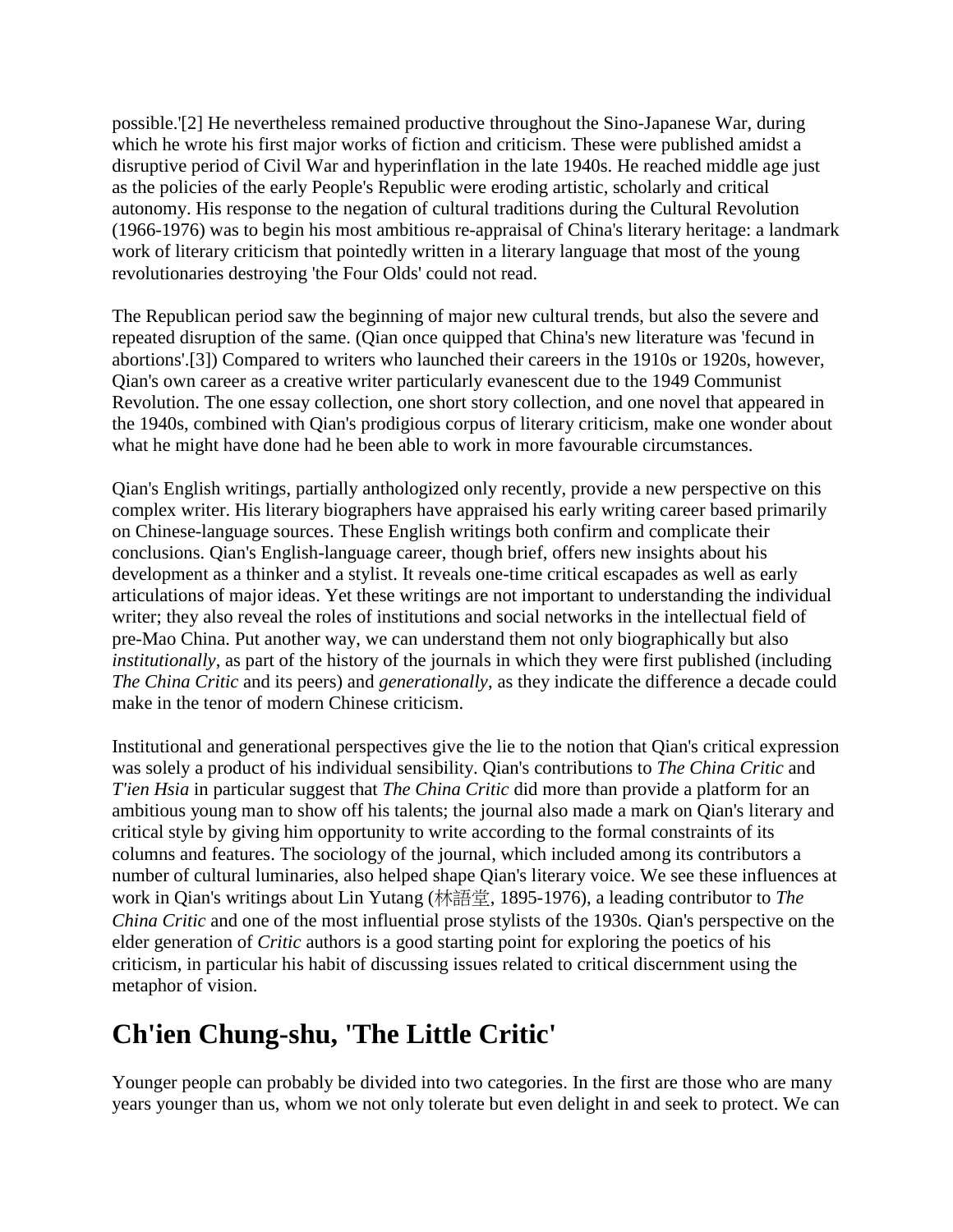flaunt our age at them and our relative seniority only adds to our dignity. In the second are those just slightly younger than us. These people invite only our loathing and envy. As they have already lost a sense of respect for their elders, our age fails to elicit their pity for the old and infirm. Not only can we not flaunt our age at them, but our advanced years actually work to our disadvantage and we strive to emulate their youth…. Any human relationship that touches on issues of age and generational seniority can validate this analysis.

#### Qian Zhongshu, 'Reading *Aesop's Fables*' 讀《伊索寓言》 (1941)[4]

Modern Chinese critics have long analysed cultural trends in terms of generational progression, measuring each new cohort of artists and critics against the one that preceded it. This influential paradigm, with its evolutionist overtones, spans literature, cinema, performing arts, and intellectual history.[5] In an article published in the 6 December 1928 issue of *The China Critic*, Lin Yutang introduced to 'Old China Hands' (who neglect to read the Chinese press) 'Lusin' (Lu Xun 魯迅, 1881-1936), whom he dubbed 'today China's profoundest critic and about the most popular writer with Young China.'[6] Lin was writing around a decade after the New Culture Movement, which saw Lu Xun's rise to national prominence. Lin remarks that Lu Xun has been an inspiration to literary-minded youth and, thanks to his leftist politics, come to be regarded as a 'leader of young rebels'. Lin's opinion of the young rebels, however, is less flattering. If they look up to Lu Xun it is in part because they their own generation lacks 'sufficient maturity and "character".' 'Lusin is somewhere near forty-five, while the average age of the budding generation is somewhere round twenty-five, very probably below that.'

Qian Zhongshu was eighteen when Lin (aged thirty-three) wrote these words. It would be five more years until Qian (aged twenty-three) would publish his first piece in *The China Critic*. Qian's earliest-known English works are one essay and two short 'book notes' that appeared in *Tsinghua Weekly* 清 華週刊 in 1931 and 1932 when he was still an undergraduate in Beijing. After graduating from Tsinghua University in 1933 Qian moved to Shanghai where he taught English for two years at Kwang Hua University 光華大學. During his two years at Kwang Hua he contributed three reviews to Quentin Pan's (潘光旦, 1898-1967) book review column in *The China Critic*, and three essays on Chinese poetry, translation, and literary criticism.

The tone of the reviews was more confident and brash than his earlier *Tsinghua* book notes. Of an Oxford professor's unadventurous *Great European Novels and Novelists* he wrote: 'With an infallible sense of hitting the nail on its head, Prof. Pollard always emphasises the right persons and says the right things about them in the right words. Indeed, he is annoyingly orthodox and sound in his judgments: one almost wishes that he would be a little more idiosyncratic and wayward for the reviewer's benefit.' On The Earl of Listowel, PhD's perfunctory *A Critical Study of Modern Aesthetics* he observed: 'This book is one of those doctorate theses which their authors think worthy of publication.' Of Frank Baker's opinions in *Myth, Nature and Individual* he offered: 'almost all of them are provokingly dogmatic nonetheless for being expressed in a vague and drowsy language.'[7] In lines such as these Lin Yutang may well have discovered a 'young rebel' of a literary, rather than proletarian bent.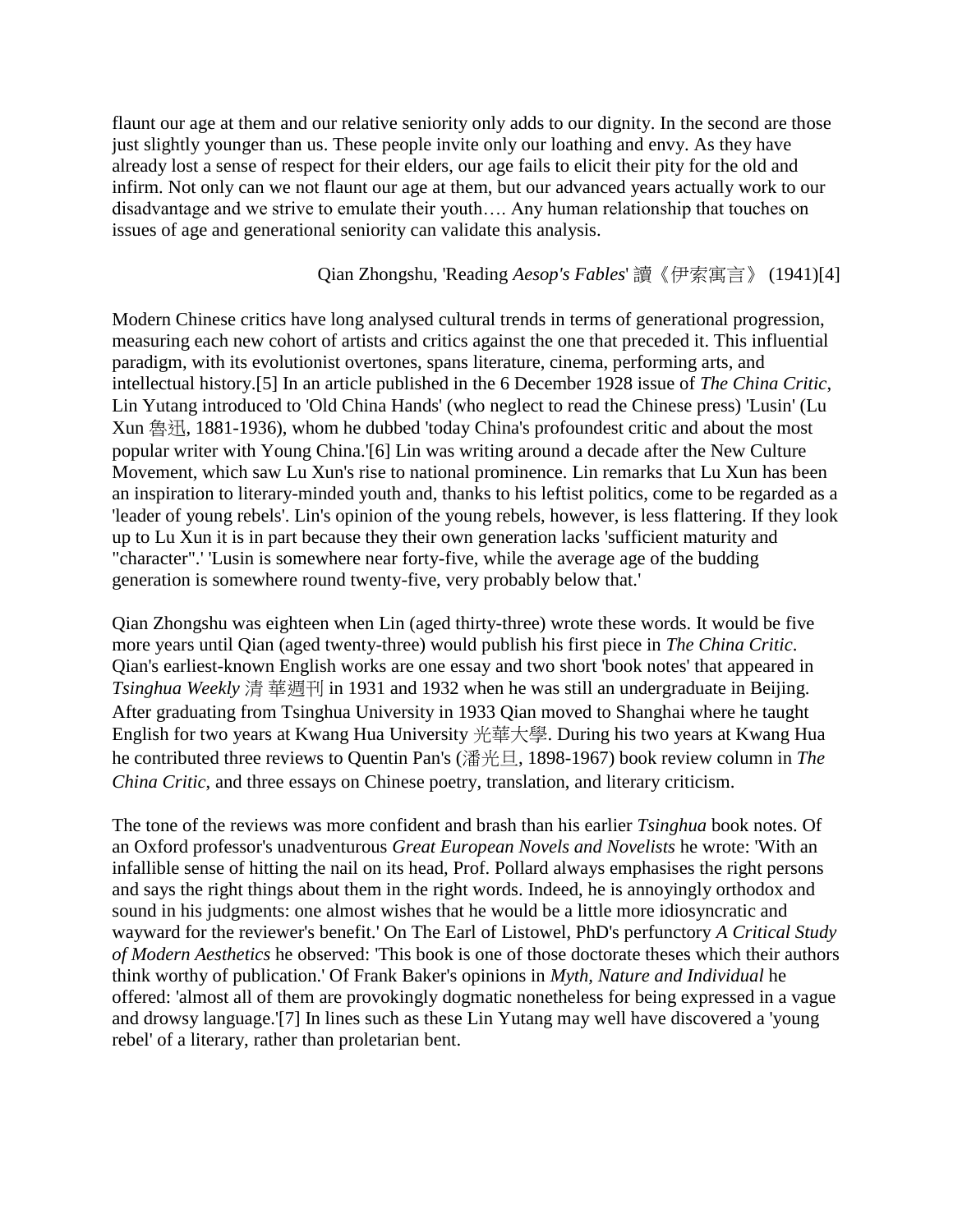

Fig.2 The discriminating consumer. Cigarette advertisement in *The China Critic* I.24 (8 Nov. 1928), 483

Qian's first feature essay for *The China Critic*, 'On "Old Chinese Poetry" ', is an original and insightful, if somewhat apologetic, analysis of two things 'we do *not* find in "Old" Chinese poetry': love-poetry and meditative or philosophical verse. Chinese poetry puts a high value on restraint and discipline, meaning that raw emotions must be 'lulled to a windless calm and diluted to a milky mildness before they are thought fit for expression.' A temperament of enjoyment rather than contemplation drives Chinese poets to emphasize 'sight over insight' in their treatment of Nature. While closing with an affirmation that Chinese poetry has virtues that make up for these 'deficiencies', this rather negative piece gives the reader little hint of just how much energy its author would later devote to enumerating the very virtues that he found so wanting here. The essay clearly made a good impression on the journal's editors, however, as it was one of four pieces advertised on the cover page of the 14 December 1933 (VI.50) issue. Three weeks later, in the 4 January 1934 issue, 'Chien Chung-shu (錢鍾書)' was credited as a 'Contributing Editor', a designation that would remain on *The Critic*'s editorial page for two and a half years (until the 16 July 1936 issue). In that period Qian was one of 'the *Critic* [gentlemen'.](http://www.chinaheritagequarterly.org/features.php?searchterm=030_league.inc&issue=030)

In 1935, Qian also contributed one essay, 'On Old Chinese Drama', to the English-language magazine *T'ien Hsia Monthly*  $\overline{\mathcal{F}}$   $\overline{\mathcal{F}}$   $\overline{\mathcal{F}}$   $\overline{\mathcal{F}}$   $\overline{\mathcal{F}}$   $\overline{\mathcal{F}}$   $\overline{\mathcal{F}}$   $\overline{\mathcal{F}}$   $\overline{\mathcal{F}}$   $\overline{\mathcal{F}}$   $\overline{\mathcal{F}}$   $\overline{\mathcal{F}}$   $\overline{\mathcal{F}}$   $\overline{\mathcal{F}}$   $\overline{\mathcal{F}}$   $\overline{\mathcal{F}}$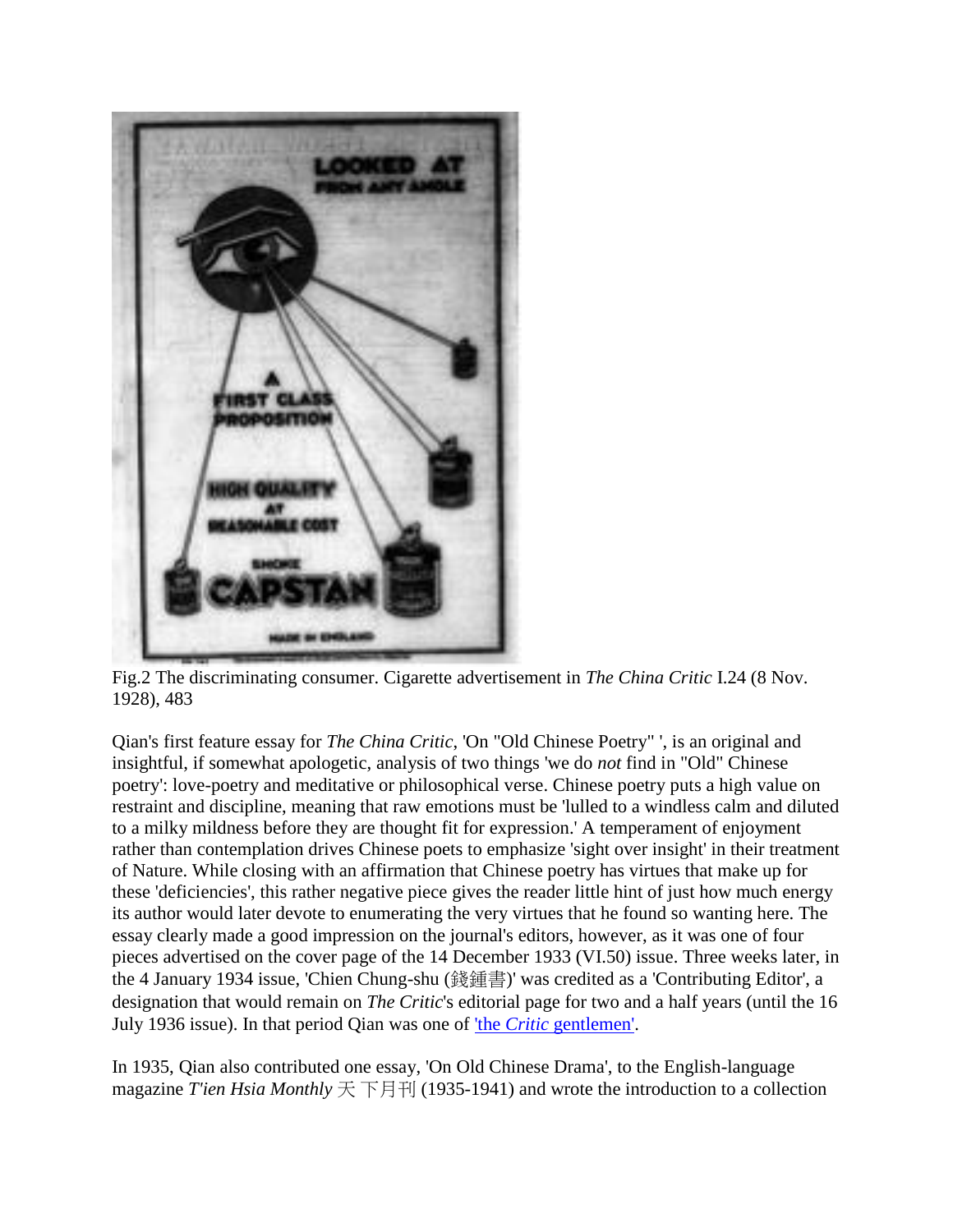of the Song-dynasty scholar-official Su Dongpo's 蘇東坡 prose-poems by a translator whose work he had earlier reviewed for *Tsinghua Weekly*. That same year he and Yang Jiang (楊絳, b.1911) married and moved to England. Shortly before Qian's graduation from Oxford in 1937, *T'ien Hsia* commissioned him to write a review of a poetry collection by one of his former teachers, about which I will have more to say below. Between 1930 and 1937 he also published Chinese-language book reviews, essays and poems in some eight different periodicals.[8]

Qian's thesis on 'China in the English Literature of the Seventeenth and Eighteenth Centuries' was published, following extensive revision, in two parts by the *Quarterly Bulletin of Chinese Bibliography* 圖書學刊 in 1940 and 1941; his next new writing in English was a short survey essay on 'Chinese Literature' for *The Chinese Year Book, 1944-1945* (1946), a government publication for which he served as a 'Consulting Editor'.[9] Between 1946 and 1948, he wrote critical notices for *Philobiblon* 書林季刊, a short-lived quarterly English-language [publication](http://www.chinaheritagequarterly.org/tien-hsia.php?searchterm=025_decadent.inc&issue=025) that he edited for the National Library in Nanjing. While some of his English-language speeches were later published in anthologies and his works have been translated into multiple languages, from 1949 until his death in 1998 Qian appears not to have written for publication in English.



Fig.3 Lin Yutang 林語堂 with his pipe

One of Qian's fellow Contributing Editors at the *Critic* during the mid-1930s was Lin Yutang, a prolific bilingual writer who features frequently in this issue of *China Heritage Quarterly*, and a man whose outspoken views on a wide range of cultural and political issues brought him controversy as well as celebrity. Lin was willing to take daring stands on various issues at the risk of antagonizing his Chinese and English readers alike. While in China, his criticism of warlords, government policy, and the Japanese on several occasions resulted in not just censure but threats to his personal safety. In the United States during the war, his embittered criticisms of the West in *Between Tears and Laughter* (1943) alienated American readers unprepared for what amounted to a polemical turn away from the relaxed and philosophical tone of his earlier bestsellers *My Country and My People* (1935) and *The Importance of Living* (1937).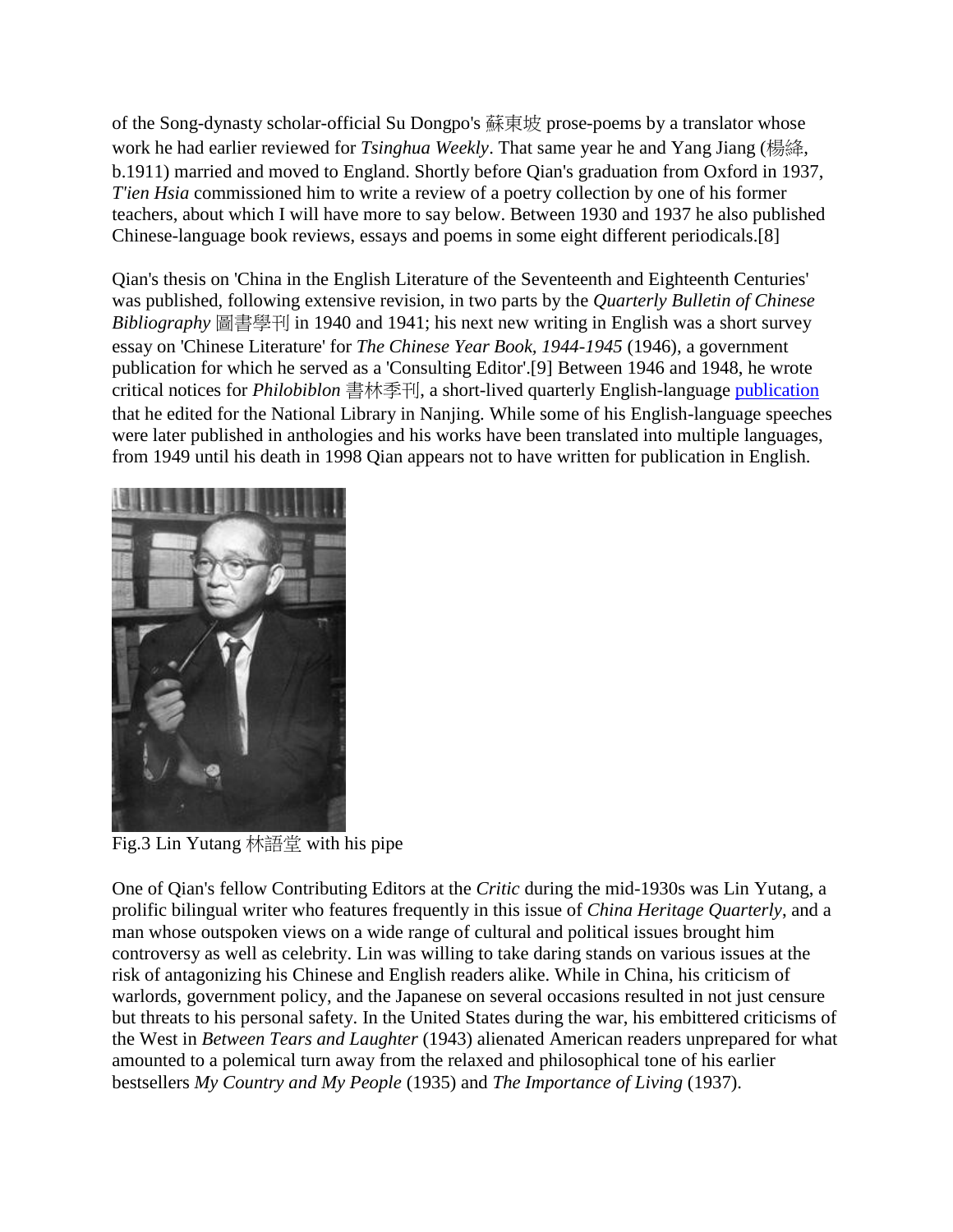In 1934, Lin was near the peak of his fame in China, thanks not least to the popularity of his humour magazine, *The Analects Fortnightly* 論語半月刊 (1932-37, 1945-49). Through *The Analects* Lin built on the substantial popularity he already enjoyed as *The China Critic*'s the witty and entertaining columnist 'The Little Critic'. His spirited promotion of *youmo* 幽默 (humor) as a humanistic ethos in *The Analects* and other periodicals sparked a complex and wide-ranging intellectual debate about culture, civilization, and authenticity that lasted through the thirties. His popularity in China was severely compromised, however, when he moved to the United States shortly before the outbreak of formal hostilities between China and Japan in 1937. As Edward Gunn notes, 'Lin Yutang was repeatedly ridiculed by critics left and right for departing for America and having nothing to say to his fellow countrymen in their time of crisis: proof of the emptiness of his assertions.'[10]



Fig.4 An illustration in the third edition of Qian Zhongshu's novel *Fortress Besieged*, published in March 1949

Qian Zhongshu was one of Lin's most persistent, if glancing, critics. In his writings from the mid-1930s through the 1940s he mentions or alludes to Lin frequently in negative terms, and just what Qian found so offensive about Lin is as interesting as the manner in which he expressed his disapproval. Although Qian's references to Lin appear mostly in works published after Lin left China, his first, which appeared in 1934, should set to rest any speculation that he was too timid to criticize the famous writer to his face.

In the 1 November 1934 issue of *The China Critic*, Ch'ien Chung-shu (as he then signed himself)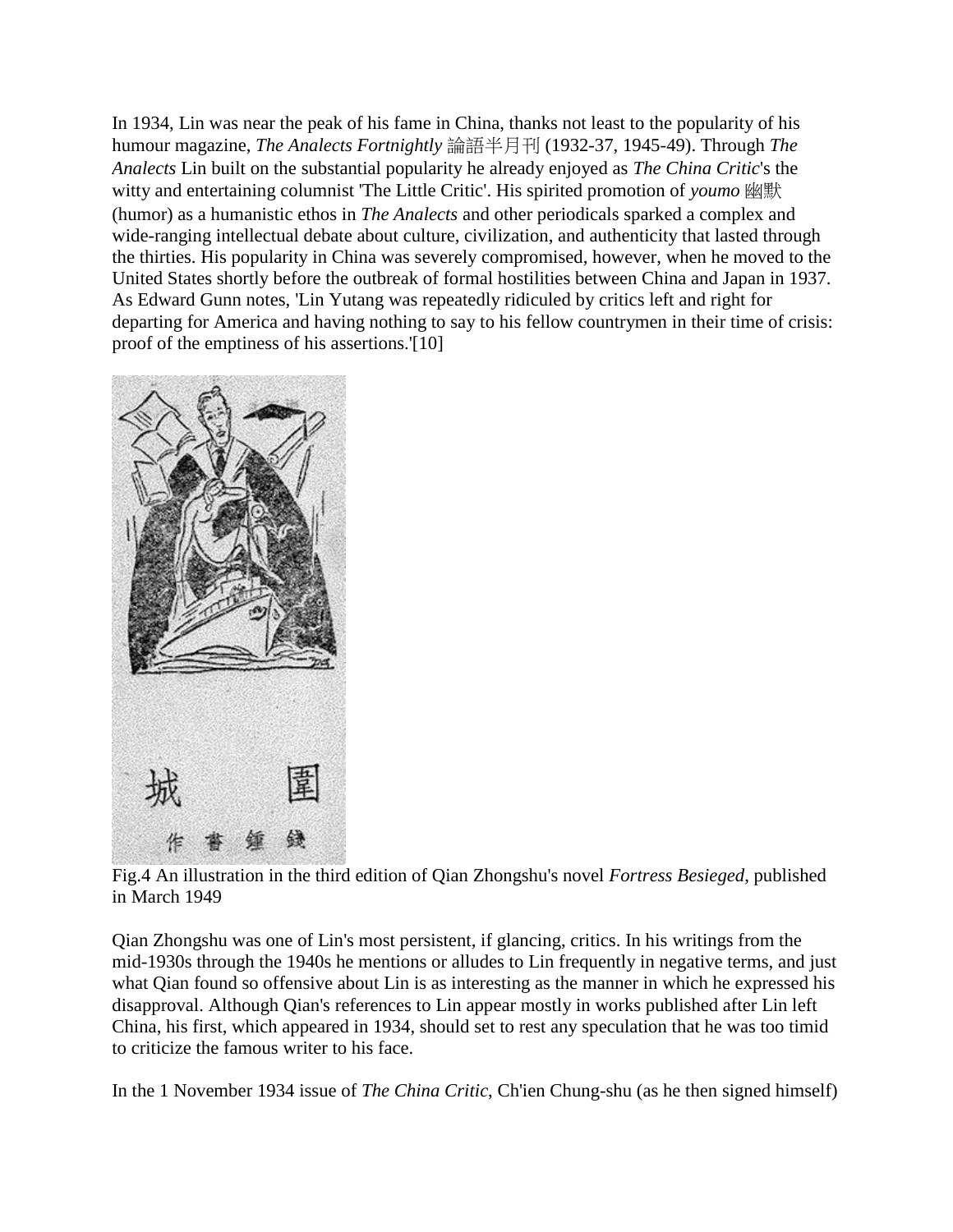wrote as 'The Little Critic'. Lin Yutang had originally created this column for himself in 1930, and although other editor-contributors like T.K. Chuan (全增嘏, 1903-1984) occasionally filled in for him, by 1934 'The Little Critic' was already a famous part of the Lin Yutang persona.[11] In his one and only turn as 'The Little Critic' in an essay titled 'Apropos of "The Shanghai Man"', Qian emulated Lin Yutang's genial facetiousness while adding his own rhetorical flourishes. In invoking the muse of Shanghai—a [favourite](http://www.chinaheritagequarterly.org/features.php?searchterm=030_shanghai.inc&issue=030) of *Critic* writers—Qian pokes fun at the city's reputation for modernity:

Just as the 'Peking Man' (that paleontological reconstruction) is the Chinaman of the past, so the 'Shanghai Man' is the Chinaman of the present, and—who knows?—might be that of the future too.[12]

That evolutionary vision immediately turns devolutionary as Qian plays on the longstanding stereotype that Shanghai's vulgarity rubs off on all sojourners in the city. He proceeds to hone in on a specific target:

It is no sheer accident that the campaign for Humor inaugurated by the *Analects Semi-monthly* should have started among Shanghai intellectuals. In an article in the *China Critic* several years ago, Dr. Y.T. Lin made a superfine analysis of the varieties of Chinese Humor. But this New Humor (of which Dr. Lin is himself the sponsor) is the Old Humor writ small: there is no Rabelaisian heartiness or Shakespearean broadness in it. It is full of subtle *arrière-pensées*, refined petulance, and above all a kind of nostalgia as evinced in the loving memory of the academic life in Europe, the rehabilitation of the culture of the Ming dynasty, etc. This shows that our New Humorists are really out of humor with their surroundings, and laugh probably because they are too civilised to weep.

Here, Qian chides Lin for being petty and trivial, a charge that Lin anticipated and winkingly incorporated into his self-belittling persona as a 'little' critic who writes 'essays about nothing'. Later, Qian would take Lin to task not just for being a failed humorist but for *promoting* humour, a vocation that he saw as being incompatible with the essential disinterestedness of humour. In 'On Laughter' 説笑, a Chinese-language essay first published 1939, for instance, he alleges that humour is impoverished by popularization, advertisement, and self-interest:

Instead of generating humorists, the promotion of humor has multiplied only the number of clowns playing with brush and ink. The clown's social status, of course, rises dramatically as he muddles his way from the theatrical stage to the literary stage under the banner of humor. Nevertheless, humor's quality deteriorates when the clown turns it into a bogus brand…. The clown makes us laugh not because he possesses a sense of humor, but because we ourselves do.[13]

By setting himself up as a humorist, Lin was claiming for his own persona a sensibility that, Qian alleged, could reside only in the audience. While Qian does not explain why he believes humour to be affective rather than expressive, the distinction removes the possibility that the 'clown' can offer any genuine feeling; he can only engender it in his audience. The humourpromoter, furthermore, is even more distanced from his product than is the clown, his forced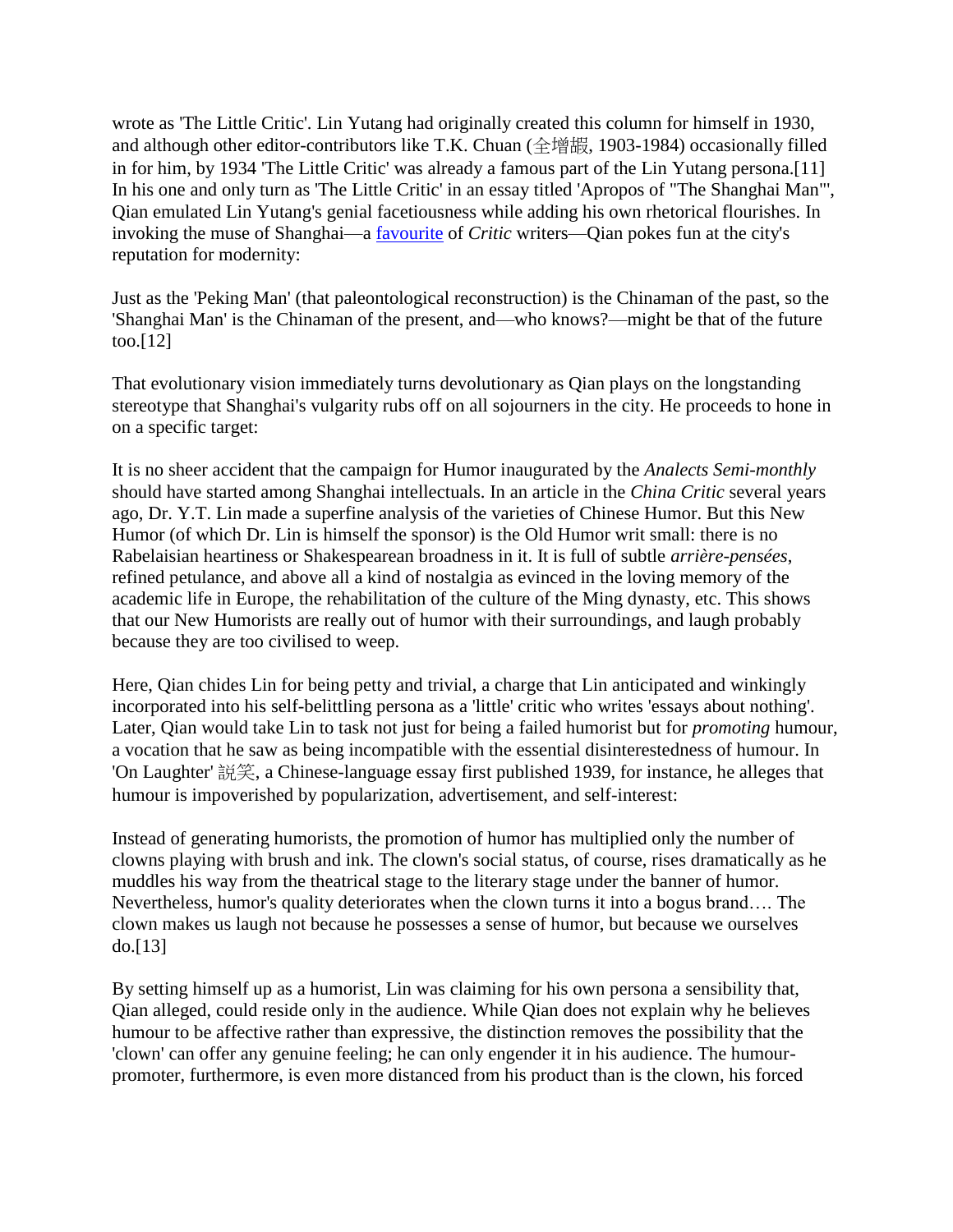laugh symbolizing his very lack of humour:

Promoting humor as a slogan or a standard is a gesture bereft of humor. This is not humor but its earnest avocation, laughter pried from a solemn countenance. Again, we are reminded of the horse's whinny! It may indeed sound like laughter, but the horse's face is still without the trace of a smile, and is as long as that of a surviving friend at a memorial gathering, or of a master of the advanced sort at the lecture podium.

'Master of the advanced sort', or *dashi* 大師, alludes to the reputation Lin had built in *The Analects Fortnightly* as a 'Master of Humor' (*youmo dashi* 幽默大師). Qian's satire chains Lin to his lofty perch, the better to snipe at him. Several years later, in his short story, 'Cat' 貓 (1946), Qian broadens his critique to encompass Lin's self-positioning as a two-way interpreter of cultures East and West. The story is set in the home of a rich socialite in pre-war Beiping who convenes a salon of intellectuals, many of whom are strikingly reminiscent of cultural celebrities of the 1930s. In one extended portrait Qian combines his earlier theme of pettiness, or misapplied critical energy, with an elaboration of the theme of inauthenticity:

The man leaning back on the sofa with his legs crossed, smoking, was Yuan Youchun. As a child he had been taken abroad by foreign missionaries, and following those pedantic Westerners had infected him with the most vulgar airs of Westernization: that of churches and the YMCA. After returning to China he condescended to take an interest in the culture of his homeland and began making efforts in that direction. He believed that China's old civilization was best represented by playthings, petty clevernesses, and hack entertainment writers. In this sense, his enterprise was much like the Boxers' cause of 'Supporting the Qing and Eliminating the Western': he shelved high-minded Western religious theory and began to promote the style of intellectual hangers-on such as Chen Meigong and Wang Baigu. Reading his writing always felt like eating a substitute—margarine on bread or MSG in soup. It was even closer to the 'chop suey' served in overseas Chinese restaurants: only those who had never sampled authentic Chinese cuisine could be tricked into thinking it was a real taste of China. He hoodwinked Chinese know-nothings and hoodwinked foreigners—those who were merely know-nothings in Western suits. He had recently published several articles discussing the Chinese national psyche, in which he proposed that traits common to mankind were unique to the Chinese people.[14] His pipe was famous. He mentioned it frequently in his articles, saying that his inspiration derived entirely from smoking, the same way Li Bai's poems were all the product of his drinking. Some suggested that he must be smoking not pipe tobacco but opium, since reading his articles made one yawn, as with the onset of a habitual craving, or want to sleep, as if one had taken an anesthetic. It was suggested that his works be sold not in bookstores but in drugstores as sleeping pills, since they were more effective than Luminal and Ortal but had no side effects. All this, of course, was said by people who envied him, so naturally none of it could be taken seriously.[15]

The pipe confirms beyond a doubt that Yuan Youchun is a stand-in for Lin Yutang, who was photographed with this accessory and who wrote humorous essays about his love of smoking.[16] Another self-important public intellectual in this fictional pantheon is the political analyst Ma Yongzhong, who writes editorials for the pompously-titled newspaper *Correct Argument* 正論. If Yuan represents condescension and self-indulgence, Ma represents smug punditry: 'No matter what political change may have occurred, abroad or at home, he always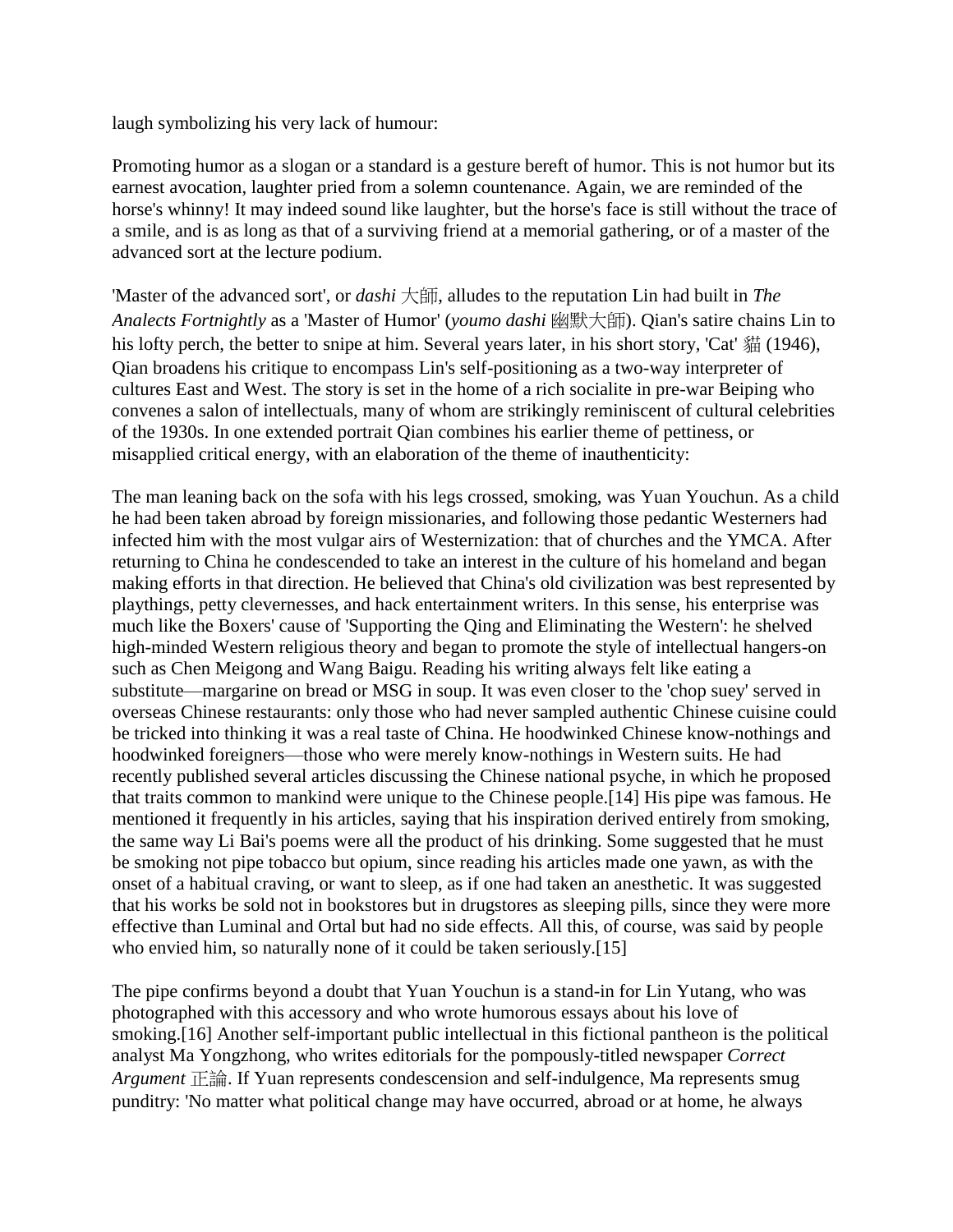managed to demonstrate post-factum that it was precisely as he had expected or hinted.'[17]

Qian's antipathy toward the elder generation of critics was thus based less on politics than on the style or aesthetics of their public self-presentation. Lin was not a man who 'struck connections' 打通 between Chinese and non-Chinese cultures (to borrow one of Qian's favourite critical expressions) but merely a cross-cultural impresario, what one Sinologist later called a 'professional Chinaman.'[18] Lin's celebrity compromised his critical acuity, and his readers suffered the consequences.

Qian defines Lin Yutang by his fictional readers again in his novel, *Fortress Besieged* 圍城 (serialized 1946-1947). Fang Hongjian is visiting the household of a Shanghai comprador, Mr. Zhang, to be evaluated as a prospective son-in-law, despite his utter lack of interest in the young lady in question. After dinner, Hongjian takes Miss Zhang's measure by what she reads:

He noticed a little bookcase next to the sofa and supposed it contained Miss Zhang's reading material. Besides a big stack of *West Wind* and *Reader's Digest* in the original, there was an unannotated, small-type edition of *The Complete Works of Shakespeare* in the original, the Bible, *Interior Decorating*, a reprint of *The Biography of Madame Curie*, *Teach Yourself Photography*, *My Country and My People*, and other immortal classics, as well as an anthology of a dozen screen plays, one of which, needless to say, was *Gone with the Wind*.[19]

Like the reliably soporific Yuan Youchun, Lin Yutang's *My Country and My People* is predictable for the wrong reasons—for appearing in the library of a vacuous but modish young woman. Through Hongjian's bemused eyes, we see the novel as an emblem of vulgar bourgeois taste, an 'instant classic' to use a contemporary expression, one wedged between high-culture ornament and mundane domesticity.

Why was Qian so intent on satirizing Lin? Was he jealous of Lin's popularity and stature, even if he disdained to say so directly? Are his jibes just sour grapes over Lin's commercial success as a writer in both Chinese and English? It is abundantly clear from the above comments that Qian genuinely considered Lin to be a facile writer who pandered to popular tastes and prejudices. This conclusion seems to be corroborated by the differences in their prose style. Whereas Lin's is personable and accessible, Qian's is aloof and often intentionally challenging, filled with archaisms and allusions. It is also true that Lin enjoyed a more stable market for his writings in the 1930s than Qian did in the 1940s, and this timing might have well been a cause for resentment, should Qian have felt himself to have been a man of talent who was 'born at the wrong time' 不得其時. (Qian would not gain fame and fortune until his novel *Fortress Besieged*  was republished in the 1980s.)

In any event, the rivalry between Qian Zhongshu and Lin Yutang was apparently one-sided. The other editors of *The China Critic* certainly did not mind Qian's digs at Lin as 'The Little Critic' in November 1934 since they featured Qian's article on Yan Fu on the cover of the following issue.[20] Nor, to my knowledge, did Lin himself ever respond directly to Qian Zhongshu. Lin might well have not seen Qian's Chinese writings at the time, as he was already residing in the United States. 'The Little Critic' essay of 1934, however, is unlikely to have escaped his notice, a fact that makes remarks that appear only two weeks later in his own 'Little Critic' column on the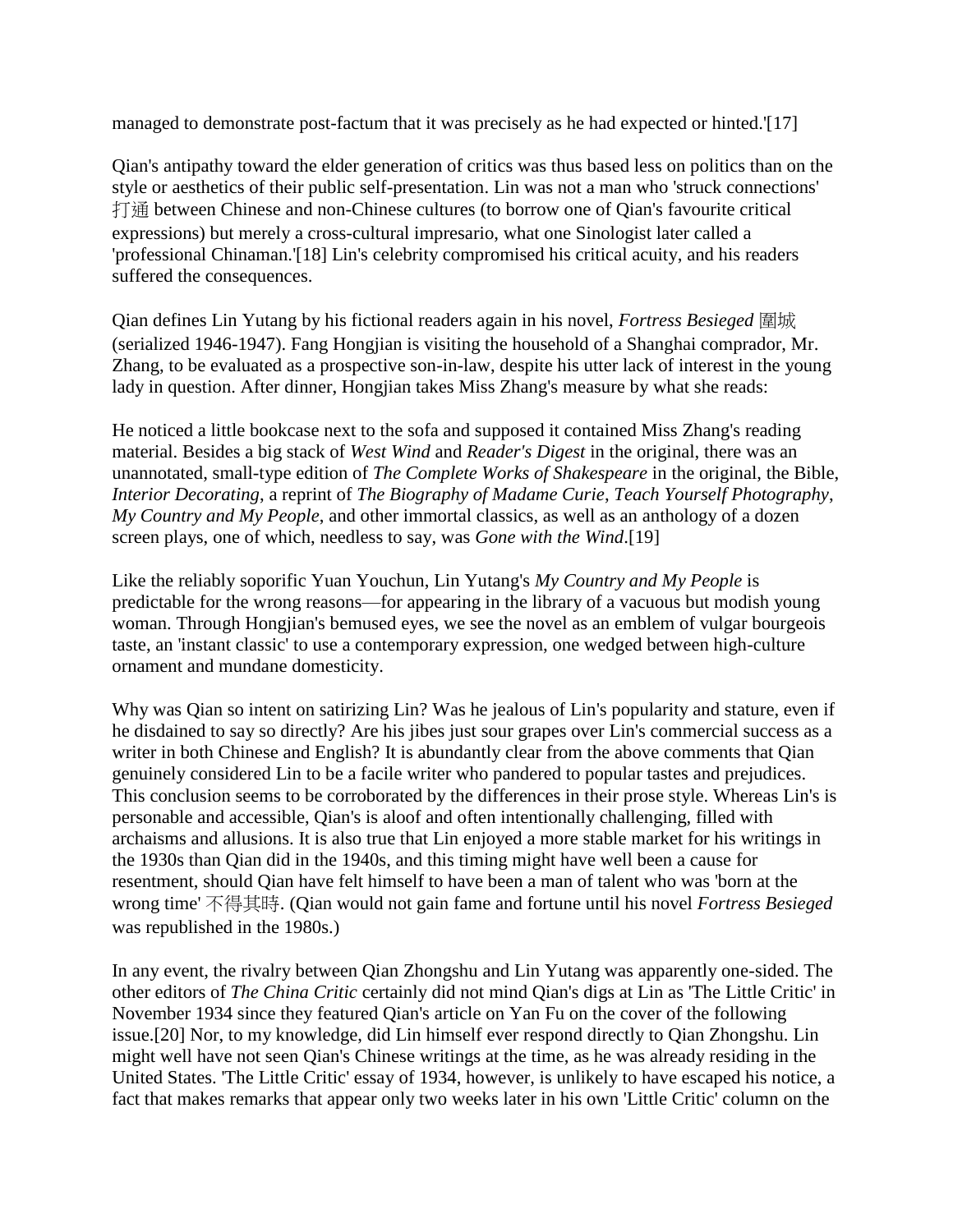topic of 'Age in China' all the more intriguing:

If you refer to a youth of twenty-two as 'that young man' in his hearing, you have mortally wounded his pride. You should realize that 'young man' most probably has been writing essays in the literary supplement of the *Shun Pao*, advising what young men should not read. In other words, he has been giving grandfatherly advice to the world for the last three years, and now you have the audacity to refer to him by that contemptuous epithet of a 'young man.'[21]

Qian, then twenty-four, may have been just another voice in a chorus of humour-naysayers (which included much more prominent figures, such as Lu Xun), and Lin may simply have been broad-minded enough to humour this young man. Equally important, Qian's satire was of a piece with the *Critic*'s institutional culture of good-natured jesting, one in which John C.H. Wu (吳經 熊, Wu Ching-hsiung, 1899-1986) might be lampooned in 'Unedited Biographies' one week ('From feelings of vanity he is indeed not free.') only to show up a couple months later wielding the jocular pen of 'The Little Critic'.[22] For several years in the late 1930s Qian was a participant in this culture, and 'Apropos of "The Shanghai Man"' is an early—but not the last indication that Qian's writing was influenced by *The China Critic* style.

### **'No** *lasciveté parfumée* 香艷**'**

Lin was by no means the first writer Qian mocked; nor was he the object of Qian's most sustained and high-handed sarcasm. This latter, dubious, honour goes to Wu Mi (吳宓, 1894-1978), whom Qian eviscerated in a 1936 English-language review he wrote for *T'ien Hsia* while studying at Oxford. Ostensibly a defence of Wu Mi's *Collected Poems* 吳宓詩集 (1935) against the negative publicity it had received in the Chinese press, the piece is actually gleefully derisive of both the poetry and its author.

Wu Mi was a towering figure in the worlds of neo-classical Chinese poetry and comparative literature. Qian had studied under him in the early thirties while pursuing his undergraduate studies at Tsinghua University. Wu was of the same generation as many of the editors of *The China Critic* and had been classmates with some of them at Tsinghua Preparatory School before going abroad to study Western literature at the University of Virginia and comparative literature at Harvard under Irving Babbitt (1865-1933). During Qian's student days in Beijing he had exchanged poems with Wu and the latter had helped him place several essays in the literary supplement that he edited for the leading newspaper *L'Impartiel*  $\pm \triangle \mathbb{R}$ . Wu also achieved a measure of public notoriety for an extramarital affair that ended with his wife divorcing him and his lover, Mao Yanwen (毛彥文, 1898-1999), marrying someone else.

Qian alludes to Wu's intellectual pedigree early in his review-letter. He portrays Wu as 'really the only impenitent Chinese romantic in word (witness his poems) and in deed (witness the love affairs recorded in those poems)' fighting 'a doughty battle against the non-existent thing— Chinese romanticism' in an attempt to 'quell that blatant beast in himself' (425).[23] While making asides about China's 'self-conscious moderns who would have been among the first to lick the shoes of the Sage of Harvard' [Babbitt] if they had known how much he was respected across the literary-ideological spectrum, Qian highlights an ironical fact about Wu's writing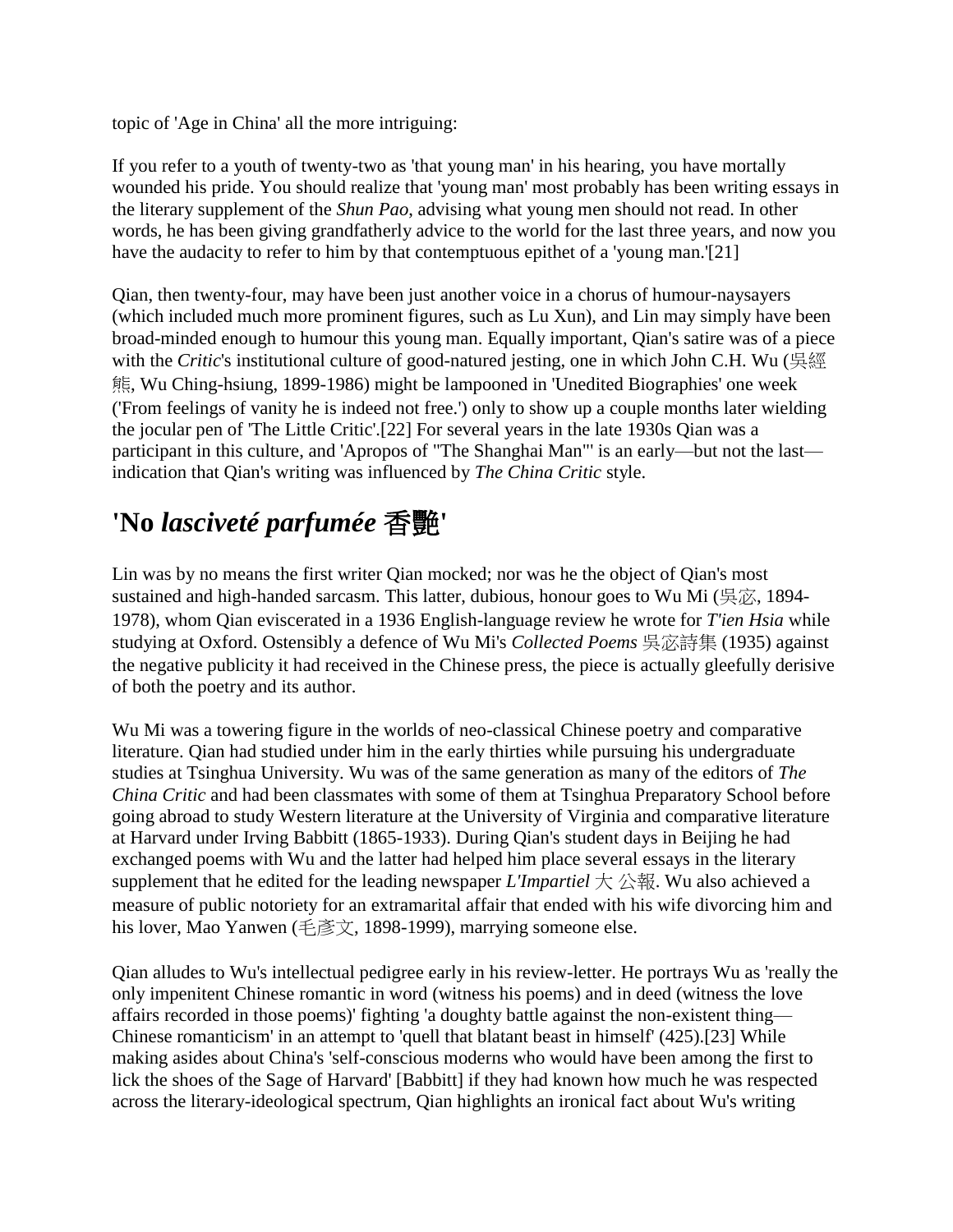style:

Curiously enough, Mr. Wu Mi who pays such pious tributes to Babbitt's memory is the sort of character whom Babbitt would have been the first to denounce as a pernicious writer and renounce as a reprobate pupil. Mr. Wu Mi's pageant of a bleeding heart, his inclination to wash occasionally his dirty linen in public, his sense of being a *grand incompris*, his incessant selfflagellation, all these to which his book bears ample evidence, are simply so much grist to the mill of *Rousseau and Romanticism* [Babbitt's famous 1919 study]. (p.425)

Qian then takes Wu Mi to task for an egregious failure to practise in his poetry what he preaches in his criticism and scholarship, something that for Qian is symptomatic of an acute lack of selfawareness. 'No one talks more about synthesis or hierarchy of interests and values, and no one shows it less in actual life.' (p.425):

His [Wu's] soul stuff is still too much in the primordial lumpish state to form any moral distinctions, a clammy mud-cake not yet parched by the dry intellectual light, fissureless and rather featureless. (p.425)

One consequence of Wu's inability to make moral distinctions, Qian avers, is that 'every distinction is made into an opposition' (p.75), a logical fallacy produced by his heroic sense of self. A few kind words for the poet's style leaven a long litany of uncharitable remarks. Qian refers to Wu as a 'grand' 'scholar-gentleman' to whom members of the younger generation owe 'a great debt' and who 'alone of all critics of a decade and half ago seems to have a synoptical knowledge of European literary history'. He nevertheless subjects Wu to backhanded compliments, like these prefatory remarks to an appraisal of lines of verse that Qian considers to be Wu's best:

I will not dwell on his slipshod versification, his costive diction, his rugged and harsh texture and, a general shortwindedness of his poetic breath… but wish to call attention to those gnomic lines scattered throughout the book which, weighted with personality and bare of rhetoric, positively achieve the grand style of Tu Fu. (p.426)

In an expanded version of this critique, written shortly after the letter but apparently not published during Qian's lifetime,[24] Qian also ridicules some of Wu's contemporaries. Xu Zhimo (徐志摩, 1897-1931), the celebrated romantic poet educated at Columbia and Cambridge who died in a plane crash at the height of his fame was a writer whom Qian judged to be 'for all his aestheticism and artiness

still a baby who can enjoy innocently the pleasures of life; his fits of unhappiness are those of a spoiled child who wails either because he has not got enough of [*sic*] sweets to eat or because he has eaten more than is good for his stomach.[25]

Wu benefits little from the comparison with Xu, however, as his own 'sophistication' serves mostly to make him an object of camp fascination and imbue his poetry with 'an enthralling interest quite independent of its literary merit'. Qian claims to be less interested in censuring Wu Mi for moral misconduct, as might other critics who harbour old-fashioned notions of sexual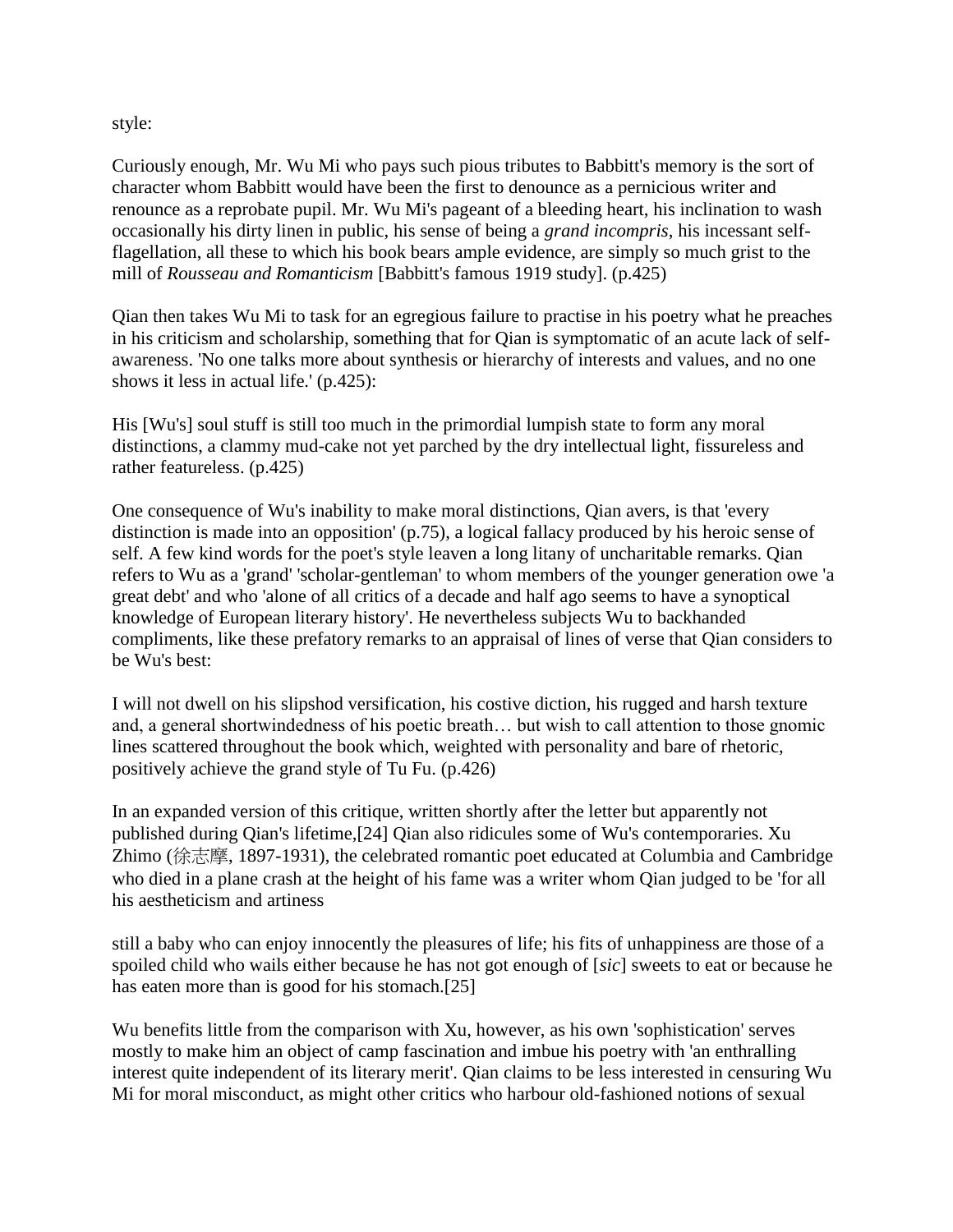propriety, than in putting him on the couch to probe the psychology of his poetic self-image. This focus necessarily colours Qian's literary appraisal that Wu Mi has been an innovator of Chinese verse in his sounding a note of 'high seriousness' ('no flippant banter, no lecherous rakishness, in a word, no *lasciveté parfumée*', or 香艷) and, at times, 'triumphed over the limitations of his medium' to transform the 'pretty-pretty' into the 'sublime'. (p.426)

The most stunning revelation in this case of outlandish disrespect for a former teacher is that Qian reportedly mailed the manuscript to Wu Mi and gave him the option either to mail it back, or to deliver it to Wen Yüan-ning (溫源寧, 1899-1984), the editor-in-chief of *T'ien Hsia*, 'without one word changed'.[26]

Wen, who features prominently in this issue of *China Heritage Quarterly*, was a prominent figure in Chinese academia, having been a professor and administrator at several leading universities, including having served as dean of the Department of Foreign Languages and Literature at Peking National University. He was also one of Qian's former teachers at Tsinghua and later his colleague at Kwang Hua University, where both started teaching in 1933. Wen was a contributing editor of *The China Critic* during the 1930s; in 1935 he became editor of *T'ien Hsia*, which came to supplant *The China Critic* as the main English-language periodical on Chinese literature and culture in 1938, when the latter closed many of its culture columns to devote instead much of its content to developments related to the war with Japanese. For its part, *T'ien Hsia [explicitly excluded](http://www.chinaheritagequarterly.org/features.php?searchterm=019_forward.inc&issue=019) 'current political controversies' from its pages, but certainly not* cultural controversies.



Fig.5 Wu Mi 吳宓, a poet, literary critic, and Qian Zhongshu's professor at Tsinghua University in the 1930s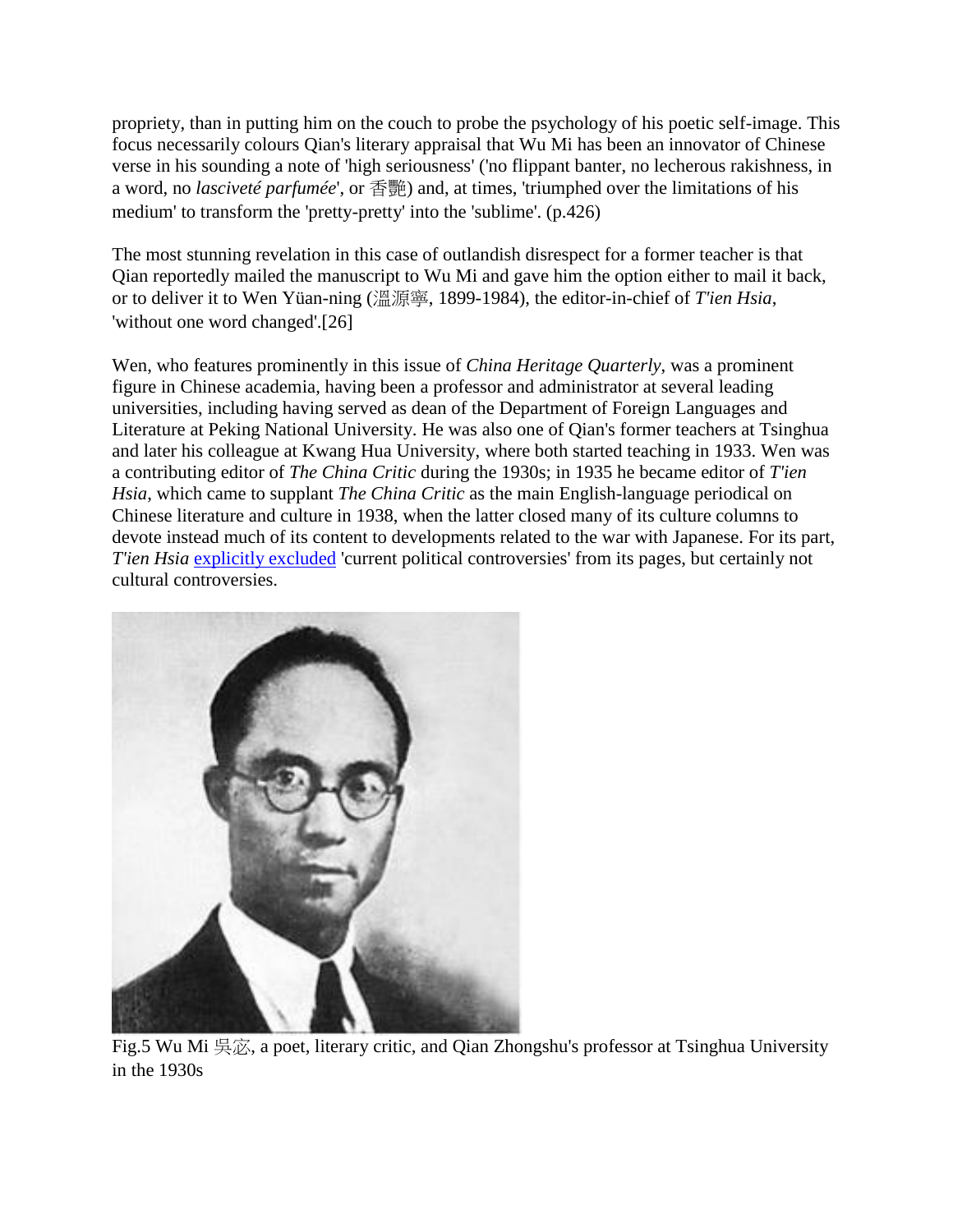In his diary entry for 30 March 1937, Wu Mi records his anguished reaction to receiving Qian's letter and manuscript. Referring to himself in the third person (as he does throughout this diary written in literary Chinese), he notes that Wen Yüan-ning had earlier made similar pejorative comments about his romanticism in *The China Critic*. He affirms that his encounter with Babbitt was 'the most fortuitous of my life' 吾生最幸之遭遇, and laments his misfortune at having been so grievously misunderstood. With his romantic self-image unshaken by Qian's words, Wu likens the mockery to which he has been subjected to that which Jesus anticipated would test the resolve of his disciples.

'Super-annuated coquette' (helpfully glossed by Wu Xuezhao as 徐娘半老), the one turn of phrase Wu cites as an example of Qian's satire, encapsulates the idea that Wu has let himself be led astray by an unworthy and romantically disingenuous woman (Mao Yanwen was in her late thirties when Wu Mi was pursuing her). Wu Mi recognizes that he is being jeered at and despised for being a 'man of letters in dissolute middle age' 中年無行之文士. Of the disingenuousness of his former student, he says: 'Mi is particularly pained and infuriated that he [Qian] claims to praise Mi's good points' 自稱讚揚宓之優點,使宓尤深痛憤. Far from being chided by Qian's critique, Wu registers his disappointment with the same grandiose self-pity that Qian had mocked:

Alas! For loving Yan [Mao Yanwen], Mi gave his whole heart and suffered so much, only to suffer damage to both his reputation and his person. He has enjoyed nothing, and now he has to endure such ridicule. Who in this world can understand me but God?

嗎呼,宓為愛彥,費盡心力,受盡痛苦,結果名實兩傷,不但毫無享受,而至今猶為人譏 詆若此。除上帝外,世人孰能知我?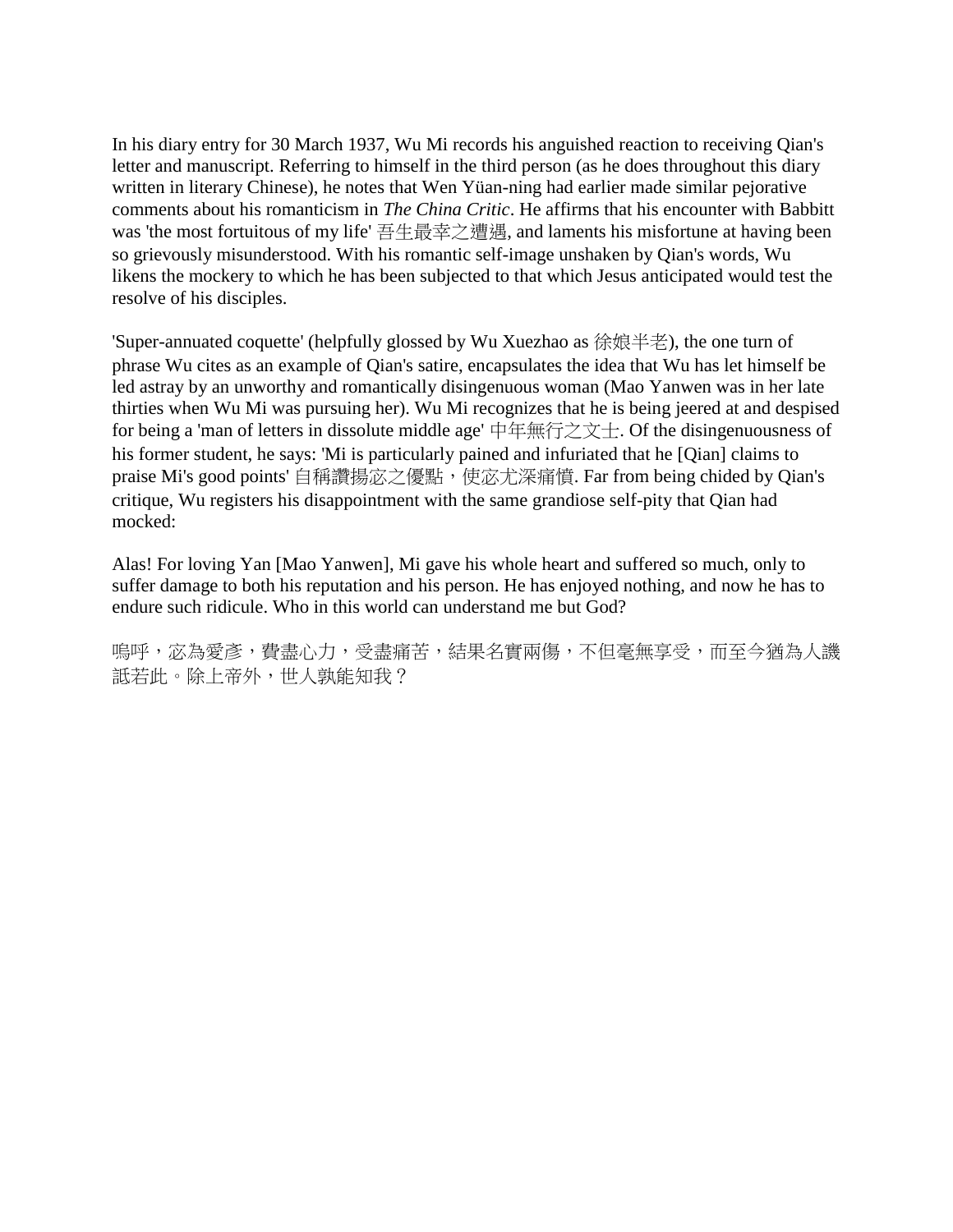

Fig.6 Mao Yanwen 毛彥文, Wu Mi's unrequited love

Wu Mi's response confirms that Qian's indictment of his 'sense of being a *grand incompris*' was right on the mark. It also testifies to the resilience of Wu's character when confronted with such withering criticism—even if his character remains unabashedly confessional and romantic. The charge of self-indulgence has since been levelled at Qian himself for the pedantry of his allusions and the intolerant tenor of his satire. Both Wu and Qian, then, are writers who have been upbraided not for hypocrisy but for being true to their own literary tastes.

Not surprisingly, Qian's 1936 review led to a prolonged rift between the Wu and Qian families that would only partially be healed after Wu Mi's death in 1978.[27] Yet Qian's critique was far from unique. Wen Yüan-ning's earlier profile of Wu Mi, which Wu alludes to in his response to Qian's letter, had appeared in a series of Unedited Biographies (later retitled Intimate Portraits) of famous contemporary Chinese figures published in *The China Critic* in 1934. This column, which Wen edited, has been almost completely neglected by historians, but it should be regarded, along with The Little Critic, as constituting one of the most significant series of humorous English-language essays to appear in Republican China. The generally irreverent tone of Unedited Biographies is evident from the concluding paragraph of Wen's portrait of S.G. Cheng (程錫庚, 1893-1939), the Special Commissioner for Foreign Affairs in North China:

For a Chinese, Mr. Cheng is rather tall. He is inclined to be fat. He walks slowly, but jerkily, with his nose up in the air. His face tends to be on the heavy side. The eyes are clever eyes: they have as much sharpness in them as depth. There is a touch of grey in the hair. And in the suave manner and suave voice, there is more than a suspicion of condescension and well-bred contempt towards the rest of Adam's progeny. The upward direction of the indentures where the lips meet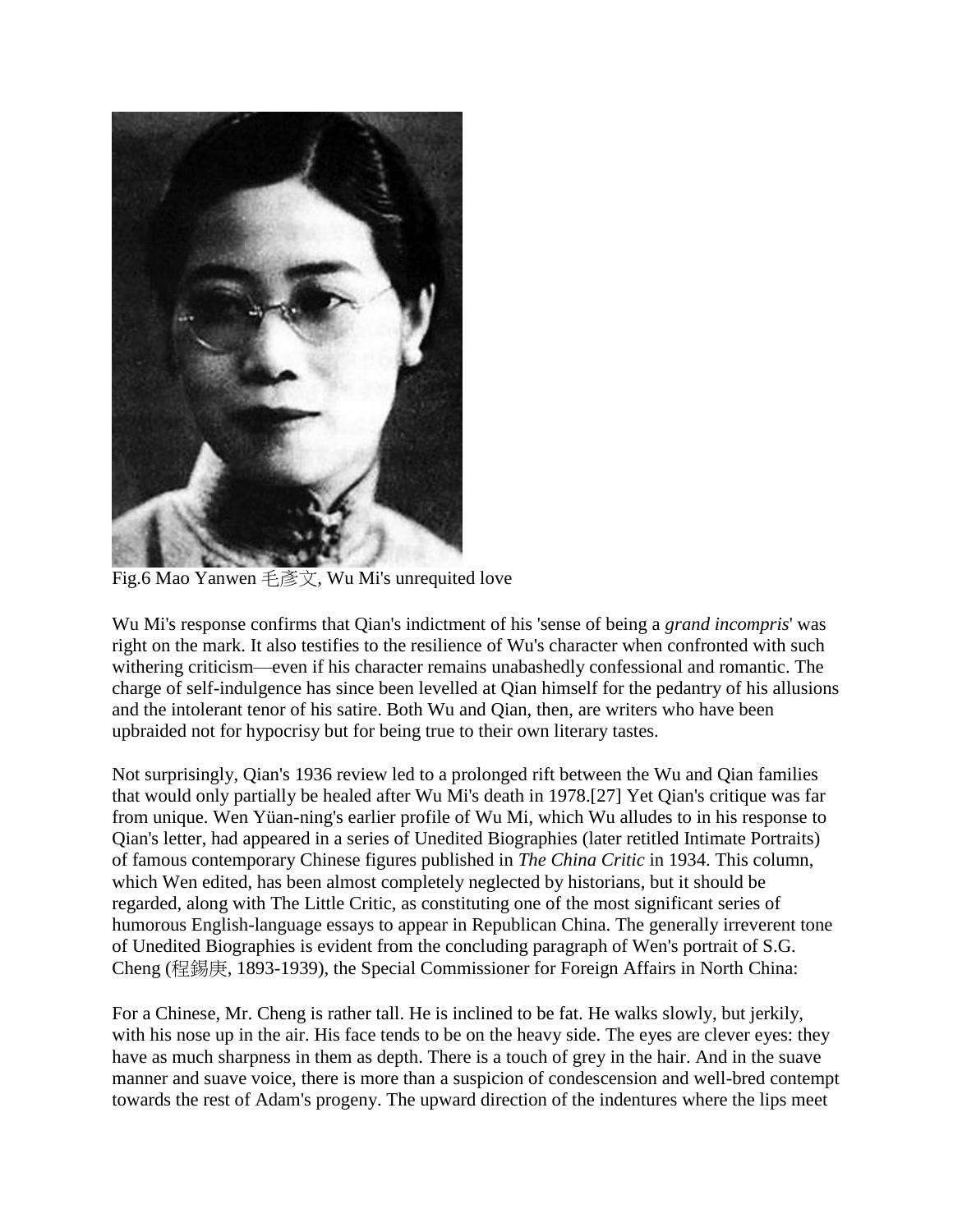is expressive of a habit of caustic speech and derision. Perhaps, the most comprehensive formula to describe the sort of man Mr. Cheng is would be to say that he is a Chinese *Prussian*  gentleman![28]

The parallels between Wen's 1934 'unedited biography' of Wu Mi, reprinted [here,](http://www.chinaheritagequarterly.org/features.php?searchterm=030_rea.inc&issue=030) and Qian's 1937 essay are striking. Wen characterizes Wu as being a man 'invariably misunderstood by both friends and foes', 'over-sensitive as regards to the outside world's opinions' about him, painfully earnest, 'Draconically severe on himself', old beyond his years, and suffering from a 'complete misunderstanding from himself', which leads him to betray the tenets of Babbittian humanism in his emotive verse.[29] Qian's review revisits of all of these points, and even echoes another of Wen's 'unedited biographies' that dubs Xu Zhimo 'a child'.[30] Wen's profile of Wu Mi was one of seventeen sketches collected in *Imperfect Understanding* (1935), a book that Qian reviewed approvingly for Lin Yutang's magazine *This Human World* 人間世[31] and which he mentions by name in his *T'ien Hsia* review.

Beyond its biographical interest,[32] Qian's critique of Wu Mi raises broader questions of critical and literary style. For which generations of Chinese writers was impertinence as much (or more) a critical virtue as a social vice? The earlier literary revolutionaries of the May Fourth era had defined their various positions largely in terms of hostility to China's slavish deference to the cultural icons of the past. Lin Yutang, who belonged to a later generation, set himself up as an underdog ready to take on exalted cultural icons like Confucius (a play about whom once got him sued by the Sage's descendants).[33] It is also clear that *The China Critic* cultivated a risible ethos that that ranged far beyond bourgeois gentility. The humour of 'Intimate Portraits', like that of 'The Little Critic' and the jokes about current affairs that regularly graced the front editorial page, could offend. Qian was clearly influenced by this milieu, but he nevertheless gravitated towards distinct motifs in elaborating his critical vision.

### **Eying the Critics**

All seems infected that the infected spy, As all looks yellow to the jaundiced eye.

— Alexander Pope, *Essay on Criticism* (1709)

Vision is a recurring motif in Qian Zhongshu's criticism on criticism. It occurs in writings from throughout his career—from the English essays he wrote in his twenties to his magnum opus of literary criticism, *Limited Views* 管錐編 (1979-1980), which he completed in his late sixties, as well as in speeches he made thereafter. This critical theme first became pronounced in his Chinese-language essays and short fiction from the 1930s and 1940s, which I focus on here.

One example is the description of Fu Juqing, a rival of Yuan Youchun (the stand-in for Lin Yutang) in the Beiping literary salon of Qian's story 'Cat'. Fu is a critic whose views are so lofty that 'they could only be appreciated by those who didn't mind getting a stiff neck from looking up', as if at Michelangelo's frescoes in the Sistine Chapel. This style, we are told, originated in a literary discovery he made at Oxford that chimed with his ocular defects: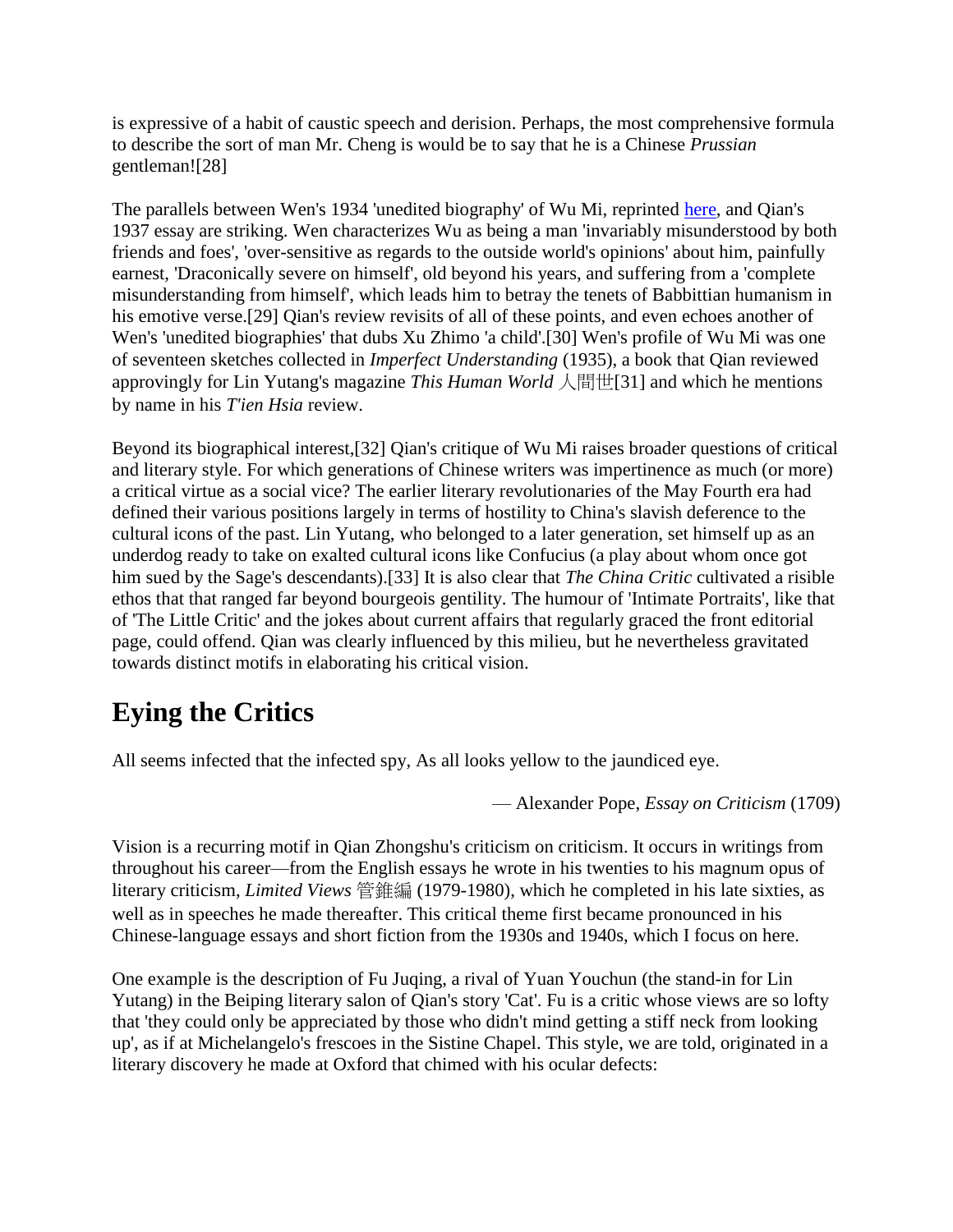After reading a passage about 'the critic eye' [批眼] in college, Fu Juqing 'saw to it that everything he did was consistent with the [slant-eyed] appearance of his eyes. Even the tone of his articles seemed to sneer between the lines.'[34]

Vision, in this physiognomic satire, determines critical style. In his typically allusive fashion, Qian presumably expects his readers to think of these lines from *The Dunciad*:

The *critic Eye*, that microscope of Wit, Sees hairs and pores, examines bit by bit: How parts relate to parts, or they to whole, The body's harmony, the beaming soul, Are things which Kuster, Burman, Wasse shall see, When Man's whole frame is obvious to a *Flea*.

Qian's readers would immediately recognize that his allusion to 'the critic Eye' is not merely an homage to a canonical Western wit but also a pun that renders 'the critic Eye' even more playfully derisive, as it suggests that the orifice through which Fu Juqing sees the world is not the critic eye (*pīyăn* 批眼) but the anus (pìyăn 屁眼).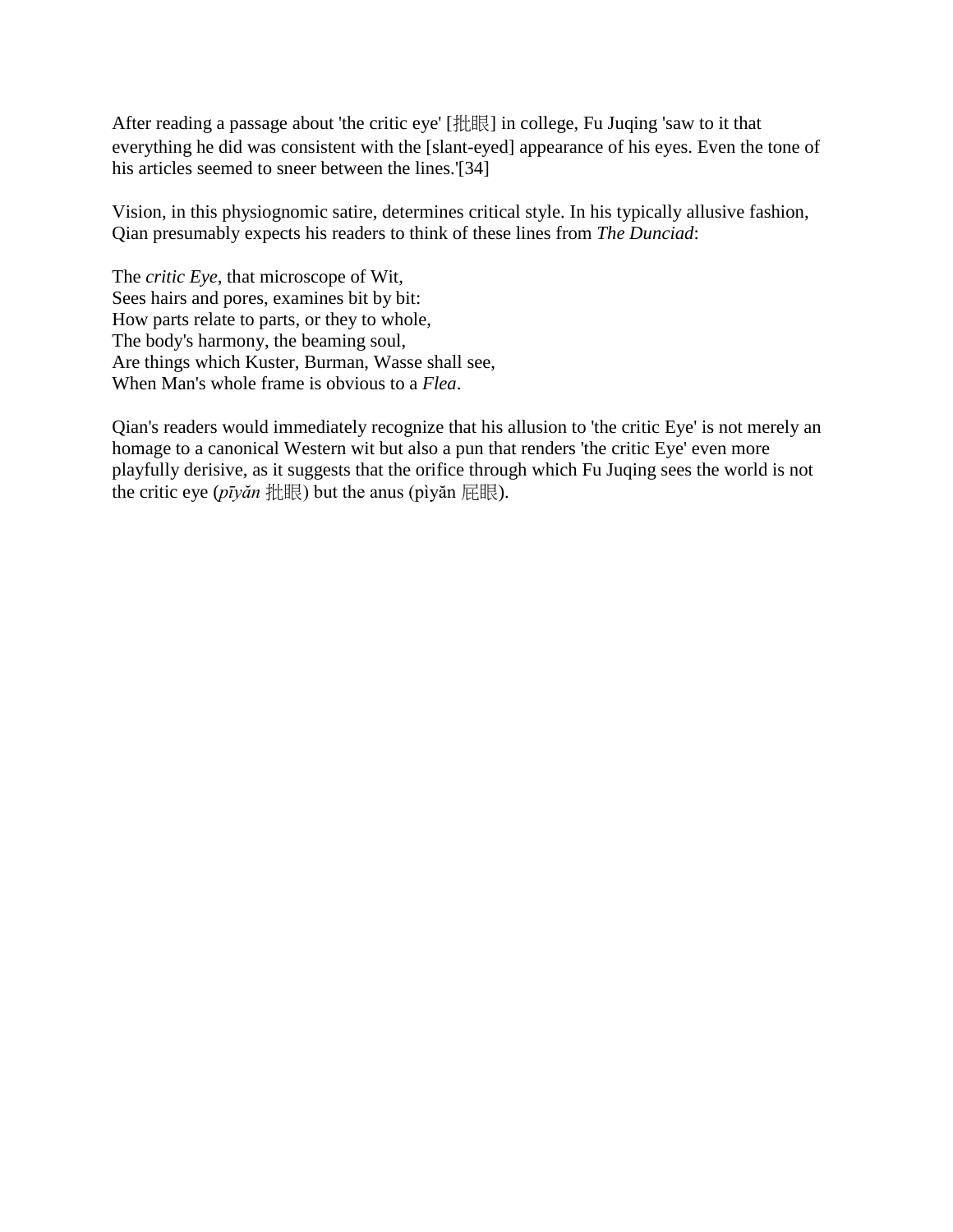#### CONTENTS.

|                                                                                    |                                                                                                                                                                                                                                                                                                                                                                                                                                                         |             | P.M.I.B. |
|------------------------------------------------------------------------------------|---------------------------------------------------------------------------------------------------------------------------------------------------------------------------------------------------------------------------------------------------------------------------------------------------------------------------------------------------------------------------------------------------------------------------------------------------------|-------------|----------|
| Ma. Wu Mi (奥密)<br>$+11$<br>$\mathbf{w} = \mathbf{w} \cdot \mathbf{w} + \mathbf{w}$ | See 11                                                                                                                                                                                                                                                                                                                                                                                                                                                  | $\cdots$ 3. |          |
| DR. Hu Sene (留殖)<br>TEXT SEE START                                                 | 55                                                                                                                                                                                                                                                                                                                                                                                                                                                      | $E = 10$    |          |
| THE LATE MR. HSU TSH-MO (參志章)                                                      | $-4 + 5$                                                                                                                                                                                                                                                                                                                                                                                                                                                | $-10$       |          |
| Ma. Сног Тю-укк (晨作人)<br>ideal.                                                    | up.                                                                                                                                                                                                                                                                                                                                                                                                                                                     | 37          |          |
| THE LATE MR. LIANG YU-CITUN (景張書)                                                  |                                                                                                                                                                                                                                                                                                                                                                                                                                                         | .35         |          |
| Mr. JOHN WONG-QUINCEY (王文圖)                                                        | 437                                                                                                                                                                                                                                                                                                                                                                                                                                                     | $-43$       |          |
| THE LATH MR. CHU CHAO-HSIN (朱北平)                                                   |                                                                                                                                                                                                                                                                                                                                                                                                                                                         | o e i       | 51       |
| DB. WELLINGTON KOO (夏季荷)                                                           |                                                                                                                                                                                                                                                                                                                                                                                                                                                         | n.          | 57       |
|                                                                                    |                                                                                                                                                                                                                                                                                                                                                                                                                                                         | e sold      | 63       |
| THE LATE MR. KU HUNO-MINO (辜德館)                                                    |                                                                                                                                                                                                                                                                                                                                                                                                                                                         | spell.      | 69       |
| Mx. Wu LAH-EGI (晏董熙) ---<br>$7.3 + 1.$                                             | $\frac{1}{2} \sum_{i=1}^n \frac{1}{2} \int_{\mathbb{R}^n} \frac{1}{2} \left( \frac{1}{2} \right) \left( \frac{1}{2} \right) \left( \frac{1}{2} \right) \left( \frac{1}{2} \right) \left( \frac{1}{2} \right) \left( \frac{1}{2} \right) \left( \frac{1}{2} \right) \left( \frac{1}{2} \right) \left( \frac{1}{2} \right) \left( \frac{1}{2} \right) \left( \frac{1}{2} \right) \left( \frac{1}{2} \right) \left( \frac{1}{2} \right) \left( \frac{1}{2$ | $-75$       |          |
| Mg, YANG PING-CH'EN (春青昊)                                                          | See 2                                                                                                                                                                                                                                                                                                                                                                                                                                                   | .51         |          |
| MR. TENG H. CHIU (屏延旭)<br>$(1,0,0.5)$                                              | 4.1                                                                                                                                                                                                                                                                                                                                                                                                                                                     | $-87$       |          |
| Mu. CHEN T'UNG-PE (豫通伯)<br>$-28$                                                   | 화도                                                                                                                                                                                                                                                                                                                                                                                                                                                      | $-93$       |          |
| Ms. LIANG CHUNG TAI (蒙蒙雪)                                                          | 8.0                                                                                                                                                                                                                                                                                                                                                                                                                                                     | $-99$       |          |
| Mn. SHENG CH'ENG (威震)                                                              |                                                                                                                                                                                                                                                                                                                                                                                                                                                         | 107         |          |
| 添<br>DR. S. G. CHENO (在 邮 庚)                                                       | 426                                                                                                                                                                                                                                                                                                                                                                                                                                                     | 113         |          |

Fig.7 The contents page of Wen Yüan-ning's 溫源寧 book *Imperfect Understanding* (1935), which contains satiric portraits of prominent Chinese of the day

 $-1$ 

The critic-as-insect, meanwhile, makes an appearance in Qian's 1939 essay 'Explaining Literary Blindness' 釋文盲. There he likens the linguist to a fly 'flying from one pinch of garbage to another',[35] content with a myopic view of literature concerned with philology and etymology at the expense of a more comprehensive understanding. If Pope's insect-critic is a parasite on the living literary corpus, Qian's fly-critic feasts instead on the 'meaty bones' of the dead. He treats the shortcomings of airborne criticism differently in a brief speech on classical literary scholarship in modern China made in the 1980s: 'To overview is necessarily to overlook; the manifold delightful sights that greet a traveller on foot are invisible to the remote air-borne eye.'[36]

Elsewhere, Qian writes of the jaundiced eye as being intrinsic to the human condition. In the essay 'A Prejudice' 一個偏見, he advances a proposition (in characteristically tongue-in-cheek fashion) that the honest critic makes no pretense of objectivity wearing instead his prejudice on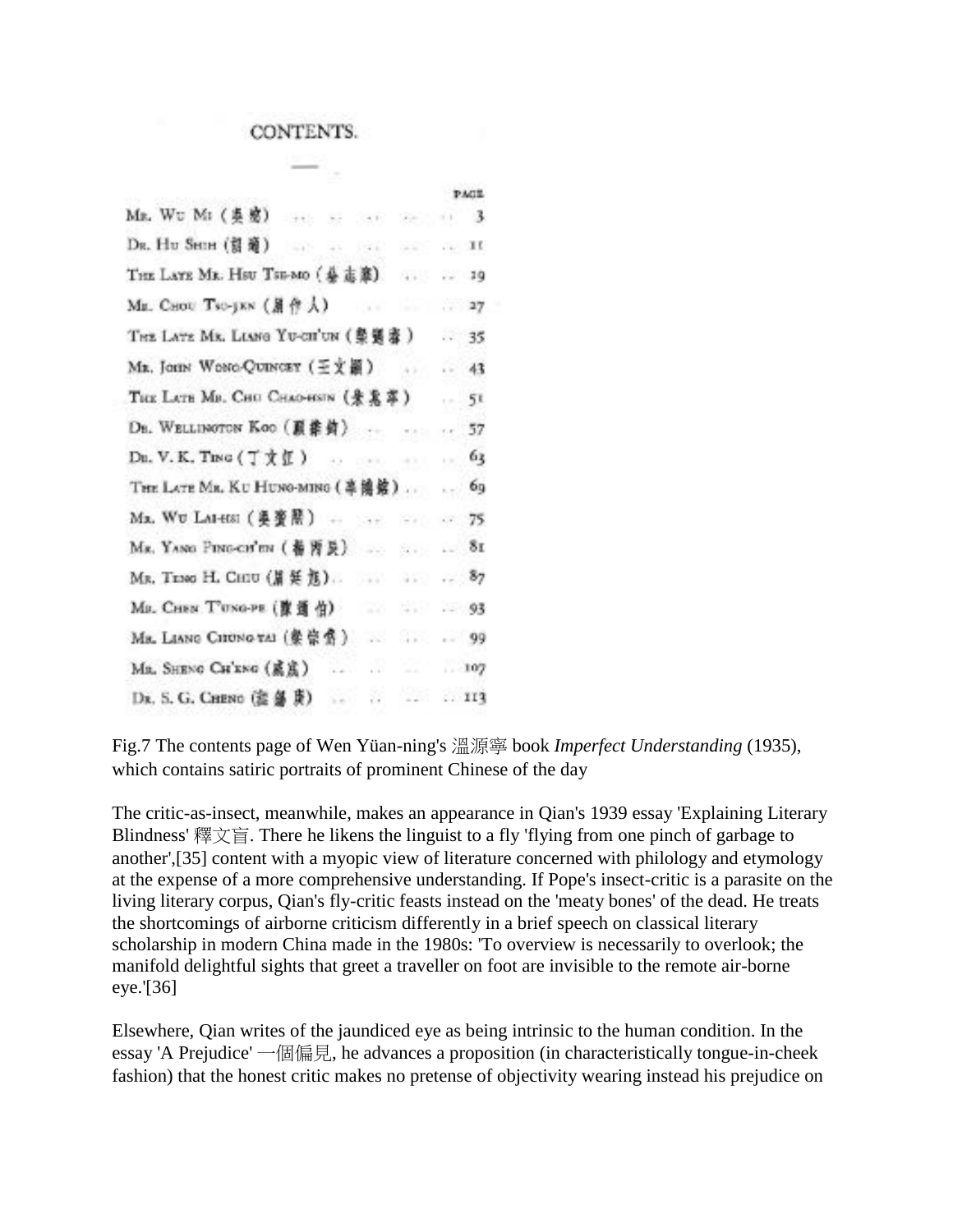his sleeve. The wise critic understands that:

The world is too vast. We face it squarely with our eyes wide open, but our field of vision is still pitifully narrow. When a dog has its eyes fixed on a meaty bone, does it ever notice the other dog at its side? What we commonly refer to as prejudice is best likened to using one eye to take aim at a target. (62)

Habit and practice only exacerbate the fundamental disjunction between the unlimited nature of the universe and the limited nature of human life and perception. It is a theme as old as the *Zhuangzi* 莊子:

```
吾生也有涯,而知也無涯,以有涯隨無涯,殆已。
```
Human life has limits, but knowledge has none. To chase what is limitless with that which is limited is perilous.[37]

Further on in 'A Prejudice', Qian pursues his theme of the impossibility of objective criticism by employing an acoustic metaphor. He characterizes the critic as an individual who tries in vain to tune out the world's clamour so as to think clearly. Rather than reaffirm Zhuangzi's dispiriting truism in new terms, however, Qian argues elsewhere that partiality, or perspective, can be an asset to the critic. Detachment is even hinted at in the title of Qian Zhongshu's 1939 series of 'cold room jottings' 冷屋隨筆 in which both 'Explaining Literary Blindness' and 'A Prejudice' first appeared. The four-part series was carried in *Criticism Today* 今日評論 while Qian was teaching at the wartime campus of Tsinghua in Kunming*.* Qian explained that 'cold room' referred to his frigid provincial accommodation, but it also suggests the perspective of 'the coldeyed spectator' 冷眼旁觀.[38]

Two years later, these two essays were collected in his *Written on the Margins of Life* 寫在人生 邊上 (1941). In the preface to this book, Qian says his critical vantage point is not the *ya* 涯, or limits, of life (*sheng* 生), but rather its *bian* 邊, or margins. Indeed, marginality is one of the most conspicuous motifs in Qian's literary and critical corpus, as I have noted elsewhere;[39] it is also a key to understanding one of the tactics used by modern Chinese writers to survive in an era of war and revolution. Self-marginalization echoes the age-old trope of the literatus of conscience who absents himself from the court of a tyrannical or usurping sovereign. But unlike the legendary Boyi 伯夷 and Shuqi 叔齊, who banished themselves to the wilds, or Qian's contemporary Wang Meng 王蒙 (b. 1934), who escaped some of the worst effects of the Cultural Revolution as he was in Xinjiang from 1963, any autonomy that Qian managed to enjoy, following his return from the provinces in 1941, was more psychological than physical. For the duration of the war he resided in occupied Shanghai, where his wife, Yang Jiang, did much to support the family financially while he wrote books. For most of the Mao period he lived in the capital of Beijing, the epicentre of every national political campaign, where he was recruited into an elite group of intellectuals working on editing and translating Mao's works. Qian both suffered and benefitted from the socialist cultural bureaucracy of Mao's China, and it would be misleading to conclude that his professed critical ideals reflect the reality of his own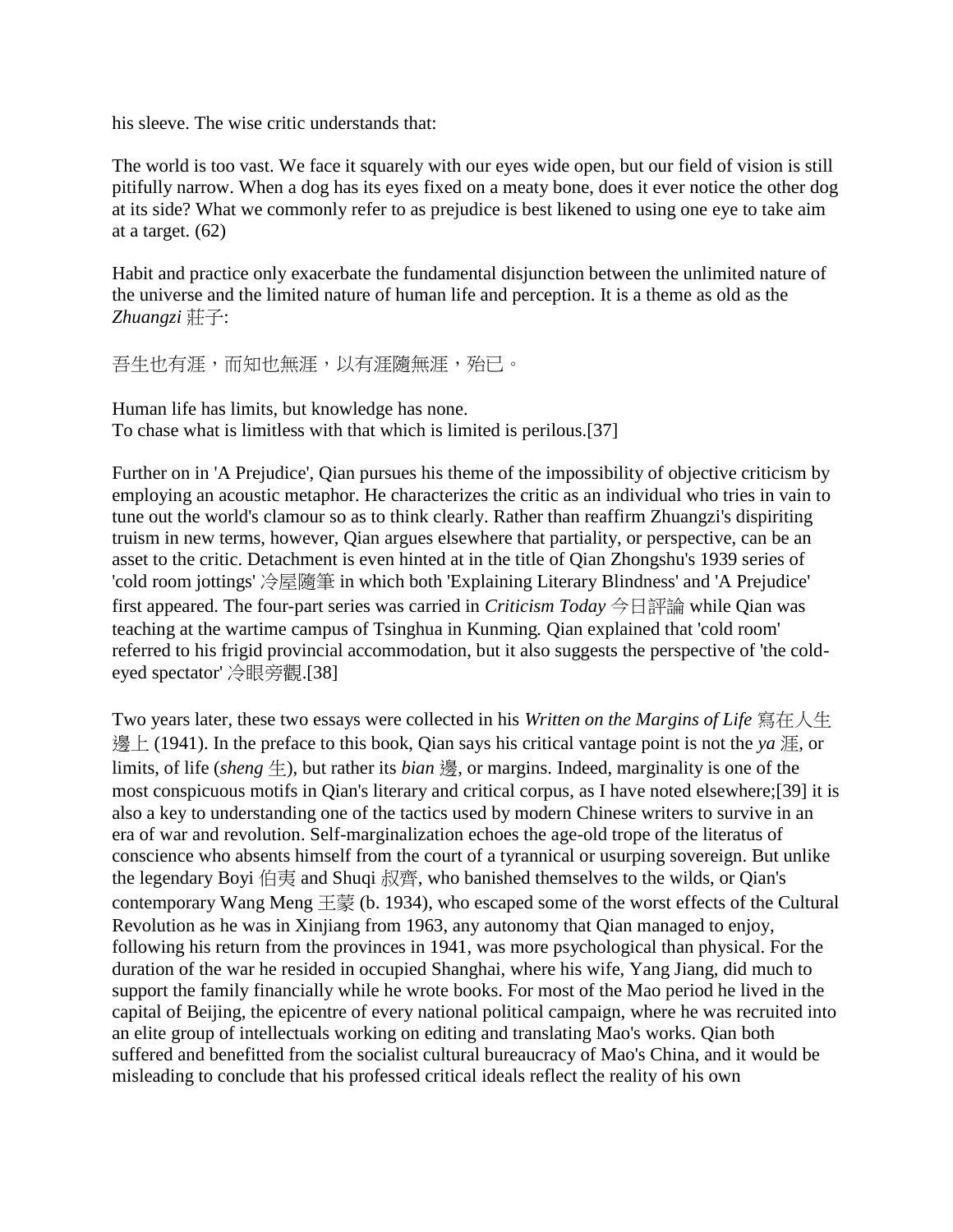circumstances.

During his literary career Qian spoke about the notion of critical vision in a variety of ways. In his later years he once even translated the English word 'perspective' as *yanli* 眼力, literally 'optical power', implying thereby that penetrating vision derives precisely from a lack of neutrality. In the speech in which he used this expression, one to Japanese scholars of Chinese literature, he remarked that their perspective would produce insights because: 'Those watching from the sidelines see clearly; those in the game are muddled' 旁觀著清,當局者迷, an expression originating in the game of chess that, he noted, resonates with the English saying, 'A spectator sees more of the game.'[40]

To observe clearly from the sidelines is thus a slightly different enterprise from striving to report and opine fairly, a claim often made in the editorials of *The China Critic*. Personal idiosyncrasy and bias had its place, but that place was to some extent compartmentalized in the column, set off from the featured reports and editorials that sought to influence public opinion and policy decisions. Qian's visual motif, in this sense, bears some resemblance to the critical space that Lin Yutang established for himself with 'The Little Critic'. As Qian Suoqiao notes in his [article](http://www.chinaheritagequarterly.org/features.php?searchterm=030_league.inc&issue=030) for this issue of *China Heritage Quarterly*: 'it is precisely through the personal I/eye that "The Little Critic" presented his panoramic view of Chinese life in transition to modernity.'

The competition and conflict between personal, institutional, and national agendas among writers for *The China Critic* persisted until the magazine's demise. Woo Kyatang (吳嘉棠, 1913-1983), writing during the journal's brief revival in 1945, called for a renewal of the Chinese media by affirming that: 'We must have in the news columns accurate and unbiased reporting, and in the editorial columns fair and wise leadership.'[41] Inveighing against unscrupulous 'so-called newspapermen' who go into the profession 'with the same motive and outlook as going into the peanut-vending business—with profit and materials gains as the only objective' Woo allows that 'as much as I dislike to see newspapers which are tied to government apron strings, I would rather have that in China than irresponsible and unscrupulous men in editorial chairs who would stir up hatred and dissent in the guise of freedom of speech.' Conditions had clearly deteriorated from the heady days of 1928.

Woo expresses, in so many words, the perpetual tug between the professional ideal of individual critical autonomy, the imperative of national progress, and the compromises demanded by a disheartening reality. To the historian, *The China Critic* represents a treasure trove of information about the issues that concerned Anglophone Chinese intellectuals during the Nanjing decade, many of which are alive in today's China. Yet even for its dated topics and long-passed personal rivalries, *The Critic* frequently offers something else that still makes it readable literary panache. To again borrow words from an essay that Qian Zhongshu wrote for *The Critic*, one on the translator Yan Fu 嚴復 (1854-1921): 'As a thinker, he is rapidly becoming the shadow of a shade. But to a connoisseur of style, his [writings] remain a source of delight and interest.'[42]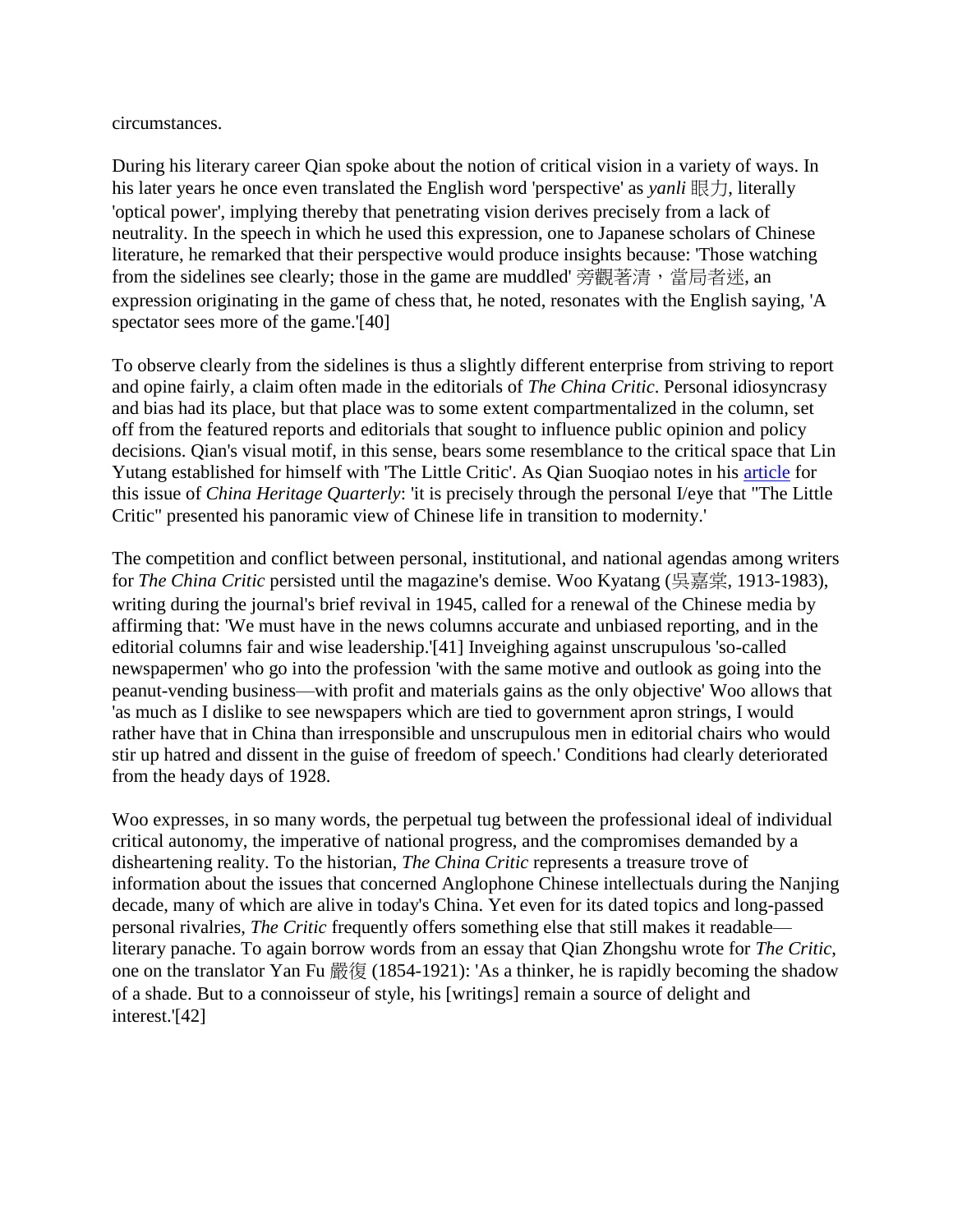#### **Notes:**

[1] [Anonymous], 'Foreword,' *The China Critic* I.1 (31 May 1928), 1. I am grateful to William Sima for providing the copies of *The China Critic* that made this research possible, and to Geremie Barmé for his comments on this essay.

[2] C.C.S. 'Prefatory Note', *China in the English Literature of the Seventeenth and Eighteenth Centuries,* in Qian Zhongshu, *A Collection of Qian Zhongshu's English Essays*, Beijing: Foreign Language Teaching and Research Press, 2005*,* p.82, hereafter cited as '*English Essays*'. Throughout this anthology, the Chinese title of *The China Critic* is erroneously given as 中國評 論家, and, on page 12, the English title as *The Chinese Critic*. On the anthology's other editorial shortcomings, see Fan Xulun 範旭侖, 'Editorial Mistakes in *A Collection of Qian Zhongshu's English Essays*'《錢鍾書英文文集》的編輯錯誤, online at: [http://www.gmw.cn/02blqs/2006-](http://www.gmw.cn/02blqs/2006-01/07/content_391422.htm) [01/07/content\\_391422.htm](http://www.gmw.cn/02blqs/2006-01/07/content_391422.htm) (accessed 26 May 2012).

[3] Ch'ien Chung-shu 錢鍾書, 'Chapter 7: Chinese Literature', *The Chinese Year Book (1944- 1945)*, Tsao Wen-yan 曹文彥, general editor, Shanghai: Chinese Year Book Publishing Company, 1946, p.127.

[4] Christopher G. Rea, translated in Qian Zhongshu, *Humans, Beasts, and Ghosts: Stories and Essays*, Christopher G. Rea, ed., New York: Columbia University Press, 2011,p.54.

[5] On evolutionist thought in modern China, see Andrew F. Jones, *Developmental Fairy Tales: Evolutionary Thinking and Modern Chinese Culture*, Cambridge, MA: Harvard University Press, 2011.

[6] In this article Lin uses an earlier *nom de plume.* Lin Yutang 林玉堂, 'Lusin', *The China Critic* I.28 (6 December 1928): 547-548.

[7] These reviews appear in *The China Critic* VI.20 (18 May 1933): 505; VII.14 (5 April 1934): 329-330; and, 1934 VII.6 (8 February 1934): 138.

[8] These total over forty contributions (some including multiple poems), published in 清華週 刊,大公報,新月月刊,光華大學半月刊,國風半月刊 (later 國風月刊),學文月刊,人間 世,文學雜誌. Most of these are listed in 《錢鍾書研究》,北京:文化藝術出版社,第一 輯 (1989), pp.306-307; and, 第二輯 (1990), pp.347-348.

[9] Four other editors appear below Qian's name. Qian's profession is listed as 'Professor of English Language and Literature in the National Tsinghua University, Editor in the National Central Library'. See Tsao, *The Chinese Year Book*, copyright page, 115.

[10] Edward M. Gunn, *Rewriting Chinese: Style and Innovation in Twentieth-Century Chinese Prose*, Stanford: Stanford University Press, 1991, p.119.

[11] Two volumes of Lin's 'The Little Critic' essays were published in Shanghai the following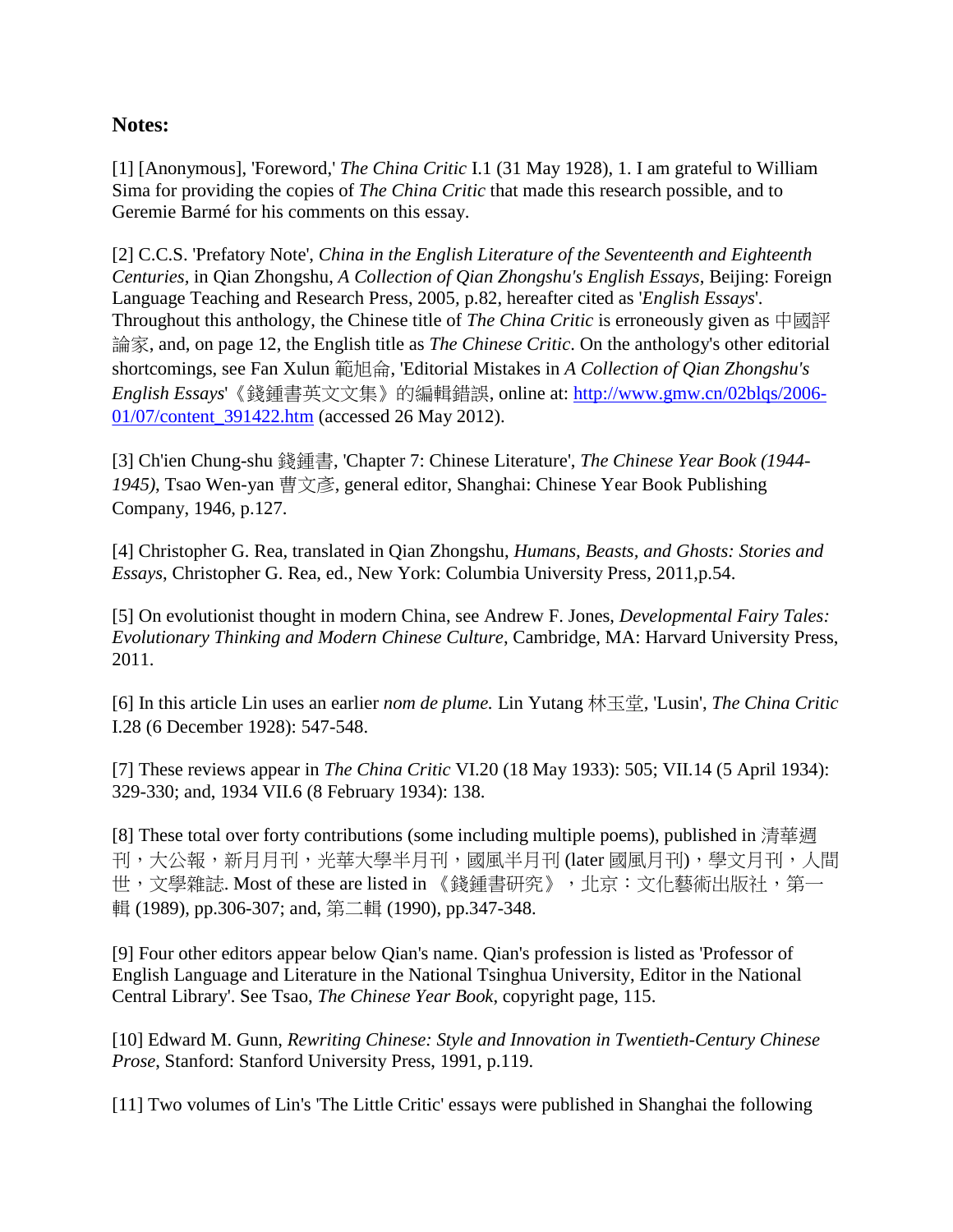year. Lin Yutang, *The Little Critic: Essays, Satires and Sketches on China: First Series: 1930- 1932; Second Series: 1932-1935* (Shanghai: The Commercial Press, 1935). An advertisement in the index to *The China Critic* VII (1 January-31 December 1934) describes 'The Little Critic' as offering 'criticism on various interesting topics in the lighter vein, that will make the reader both smile and think.' The number of contributing columnists to 'The Little Critic' expanded significantly in 1936 after Lin Yutang moved to the United States to include: Emily Hahn, Lim Sian-tek, Yao Hsin-nung, Lin Hoching, Edward Y.K. Kwong, Tao-tswen Wu, Sung I-chung (signed 'I.C.S.') and the pseudonymous The Little Camel and Little Loshat.

[12] Ch'ien Chung-shu, 'The Little Critic: Apropos of "The Shanghai Man"', *The China Critic* VII.44 (1 November 1934), 1076-1077. 'Peking Man' reappears in Qian's story 'Cat' 貓, discussed below.

[13] This and the following passage are quoted from: Qian Zhongshu, 'On Laughter', Christopher G. Rea, translated in Qian, *Humans, Beasts, and Ghosts*, pp.48-49.

[14] The 1946 edition has an additional sentence here: 'Thanks to clever advertising, these essays were said to be like the eight-legged essays Kuang Chaoren wrote in *The Scholars*: everyone was reading them in the Western world.' In chapter 19 of *The Scholars* 儒 林外史, Kuang Chaoren 匡超人 takes a civil service examination on behalf of an imbecile candidate, so Qian seems to be suggesting that Yuan Youchun/Lin Yutang was pulling a similar sleight of hand as a cultural interpreter.

[15] Qian Zhongshu, 'Cat', Yiran Mao, translated in Qian, *Humans, Beasts, and Ghosts*, pp.121, 210.

[16] On smoking in Lin Yutang's writing, see Charles A. Laughlin, *The Literature of Leisure and Chinese Modernity*, Honolulu: The University of Hawai'i Press, 2008, chapter 4.

[17] Qian, *Humans, Beasts, and Ghosts*,119.

[18] An expression attributed to W.J.F. Jenner. See Geremie R. Barmé, *An Artistic Exile: A Life of Feng Zikai (1898-1975)*, Berkeley, CA: University of California Press, 2002, p.2, 376n2.

[19] Ch'ien Chung-shu, *Fortress Besieged*, translated by Jeanne Kelly and Nathan K. Mao, Bloomington: Indiana University Press, 1979, pp.45-46.

[20] Ch'ien Chung-shu, 'A Chapter in the History of Chinese Translation', *The China Critic* VII.45 (8 November 1934), cover and pp.1095-1097.

[21] Lin Yutang, 'The Little Critic: Age in China', *The China Critic* VII.46 (15 November 1934): 1122.

[22] Ch'ien Chung-shu, 'To the Editor-in-Chief of *T'ien Hsia*', *T'ien Hsia Monthly* 4.4 (April 1937): 424-427. In-text pagination is from this edition.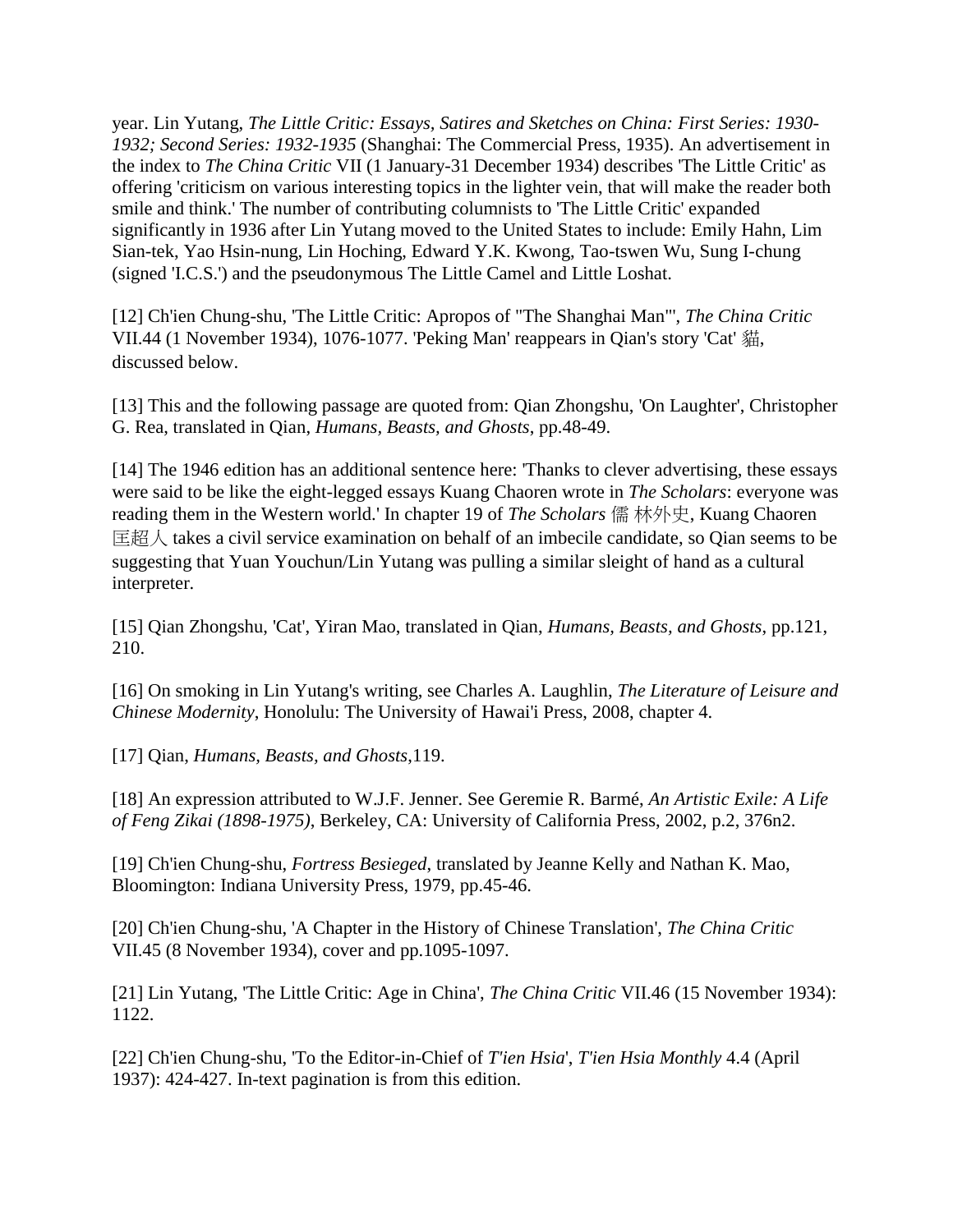[23] See [Anonymous], 'Unedited Biographies: John C.H. Wu (吳經熊)', *The China Critic* VII.7 (15 February 1934); John C.H. Wu, 'The Little Critic: Titbits of Experience', *The China Critic*  VII.16 (19 April 1934): 375.

[24] See note by Yang Jiang on the first page of Qian Zhongshu, 'A Note on Mr. Wu Mi and His Poetry' (1937), in Qian, *English Essays*, pp.72-81.

[25] Qian, *English Essays*, p.76.

[26] Quotations here and below are based on: Wu Mi 吳宓, *Diary of Wu Mi* 吳 宓日記, vol.6: 1936-1938m edited by Wu Xuezhao 吳學昭, Beijing: Sanlian Shudian, 1998, pp.96-98. Note that this edition of Wu Mi's diary is a newly type-set version that has been 'cleaned up' 整理 by his daughter, rather than a facsimile of the original manuscript, so the text has been subject to editorial alteration. In another letter dated 11 April 1937, Wu Mi notes that he has received word of the letter's publication in *T'ien Hsia* from Wen Yuan-ning, along with the rejection of Qian's expanded version of the review, which Wu mailed back to Qian in England. See Wu, *Wu Mi riji*, p.107.

[27] Wu's daughter, Wu Xuezhao 吳學昭, later became close to Yang Jiang, serving as her de facto literary agent and the author of Yang's authorized biography, *Listening to Yang Jiang Speak About the Past* 聼楊絳談往事, Beijing: Sanlian Chubanshe, 2008.

[28] Wen Yüan-ning, 'Intimate Portraits: Mr. S.G. Cheng (程錫庚), *The China Critic* VII.52 (27 December 1934): 1263-1264.

[29] Wen Yüan-ning, 'Unedited Biographies: Mr. Wu Mi (吳宓), A Scholar And A Gentleman', *The China Critic* VII.4 (25 January 1934): 86.

[30] [Wen Yüan-ning], 'Unedited Biographies: Hsu Tse-mo (徐志摩), A Child', *The China Critic* VII.11 (15 March 1934): 256.

[31] Yüan-ning Wen, *Imperfect Understanding*, Shanghai: Kelly & Walsh, 1935. The book has been translated into Chinese twice under the titles 《一知半解及其他》([杜]南星譯;岳麓書 社,1988) and 《不夠知己》(江楓譯;岳麓書社,2004). The former includes translations of additional essays from the Unedited Biographies and Intimate Portraits columns that were not collected in *Imperfect Understanding.* Qian Zhonghu's review of the original English book appears as 錢鍾書《不夠知己》, 《人間世》第 29 期 (1935年6月5日); republished in 錢鍾書《寫在人生邊上,人生邊上的邊上,石語》(系列:錢鍾書集), 北京:三聯書 店,2004, pp.335-337. Qian also acknowledges Wen Yüan-ning's influence on his criticism in a note accompanying his 1935 *T'ien Hsia* essay, 'Tragedy in Old Chinese Drama'. See Qian, *English Essays*, p.65.

[32] Notably, Qian was offered a full professorship at Tsinghua University upon his return from England in 1938—a special appointment that skipped over the usual academic hierarchy to put